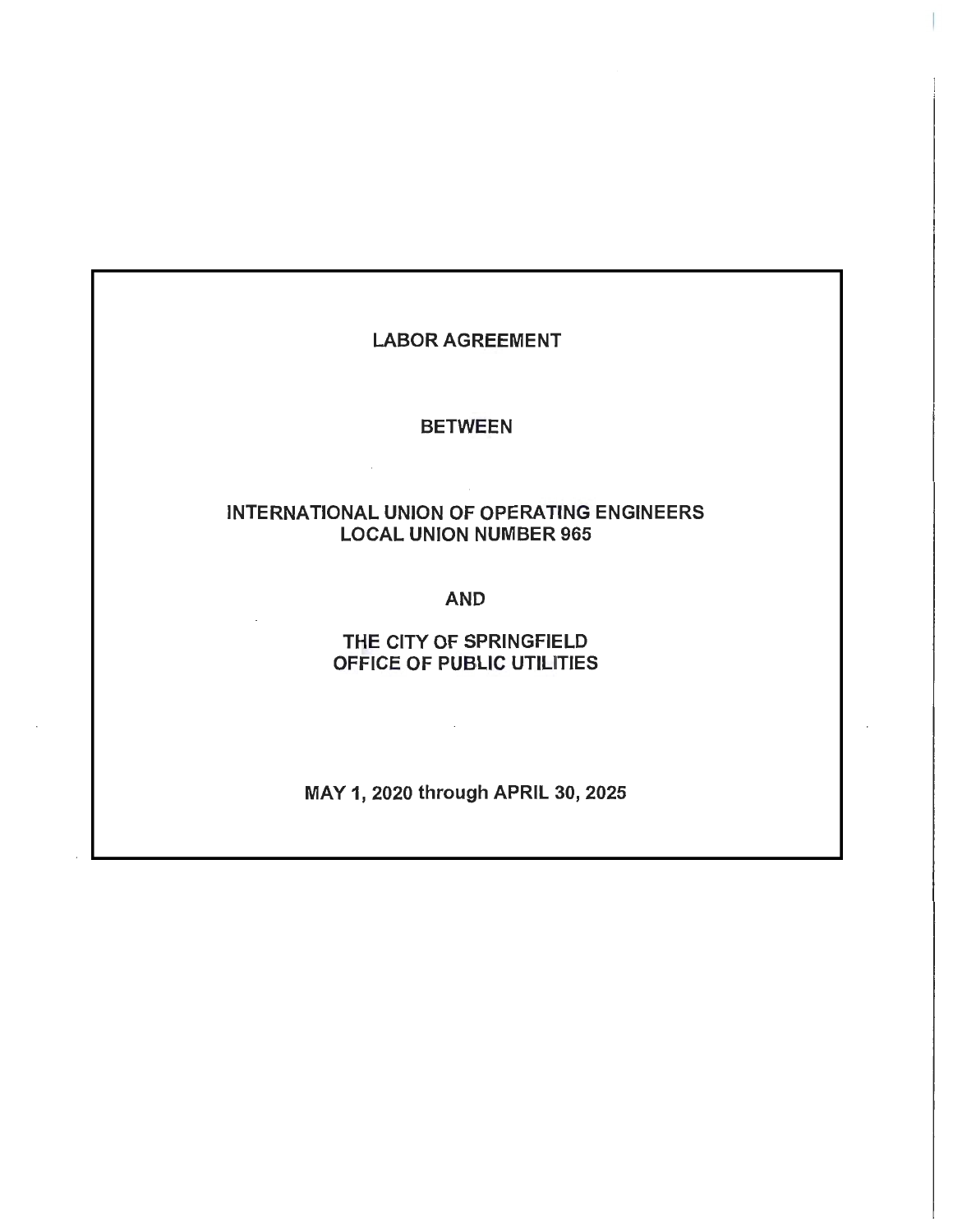| <b>ARTICLE I</b>     |                                              |
|----------------------|----------------------------------------------|
| <b>ARTICLE II</b>    |                                              |
| <b>ARTICLE III</b>   | NEW EMPLOYEES AND DUES DEDUCTION3            |
| <b>ARTICLE IV</b>    |                                              |
| <b>ARTICLE V</b>     |                                              |
| <b>ARTICLE VI</b>    |                                              |
| <b>ARTICLE VII</b>   |                                              |
| <b>ARTICLE VIII</b>  |                                              |
| <b>ARTICLE IX</b>    |                                              |
| <b>ARTICLE X</b>     | WORKING HOURS, OVERTIME AND SHIFT WORK 16    |
| <b>ARTICLE XI</b>    |                                              |
| <b>ARTICLE XII</b>   |                                              |
| <b>ARTICLE XIII</b>  | UNION BUSINESS REPRESENTATIVE AND STEWARD 19 |
| <b>ARTICLE XIV</b>   |                                              |
| <b>ARTICLE XV</b>    |                                              |
| <b>ARTICLE XVI</b>   |                                              |
| <b>ARTICLE XVII</b>  |                                              |
| <b>ARTICLE XVIII</b> |                                              |
| <b>ARTICLE XIX</b>   |                                              |
| <b>ARTICLE XX</b>    |                                              |
| <b>ARTICLE XXI</b>   |                                              |
| <b>ARTICLE XXII</b>  |                                              |
| <b>ARTICLE XXIII</b> | DURATION, AMENDMENT AND TERMINATION  35      |

# **CONTENTS**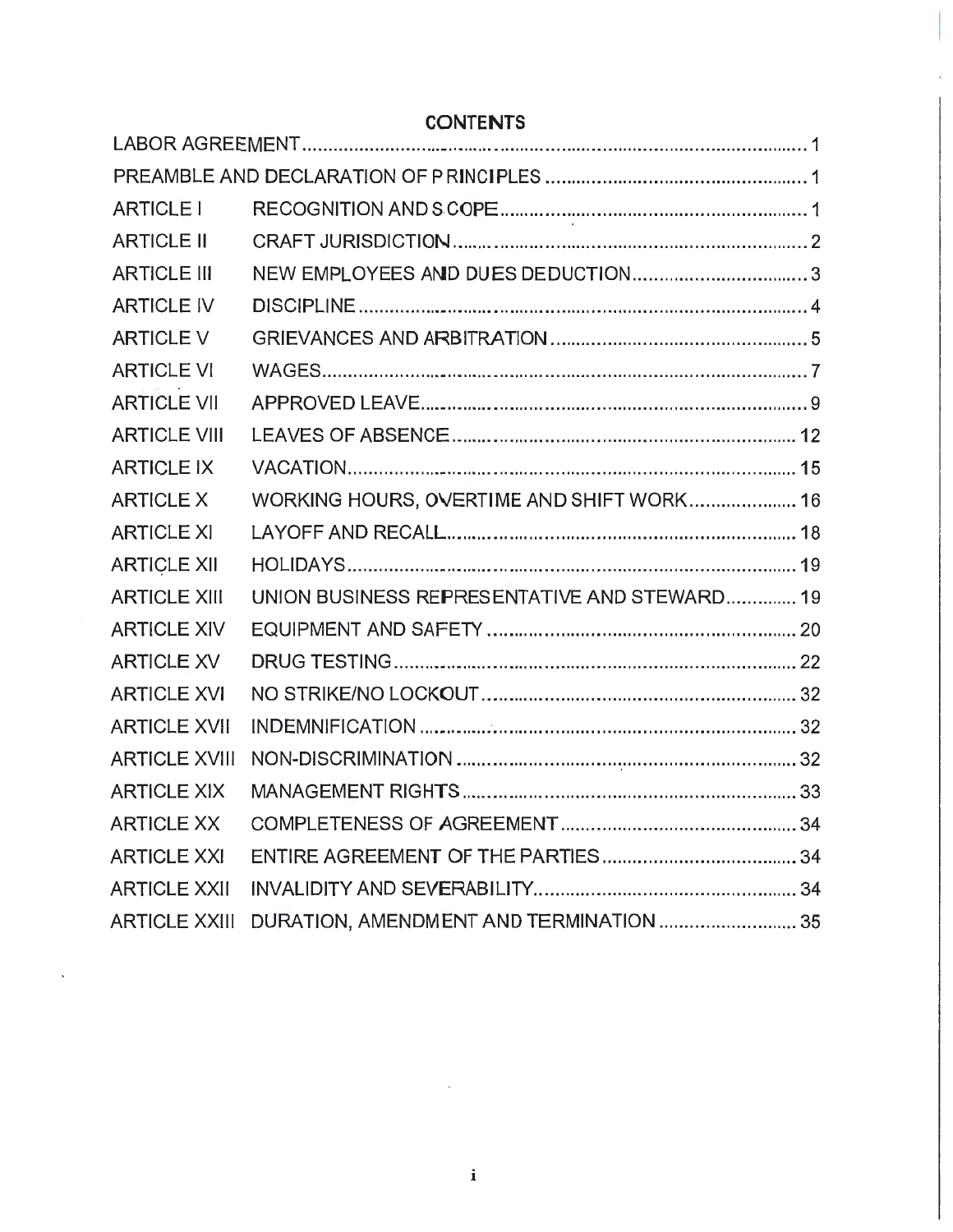# **LABOR AGREEMENT**

This Agreement made and entered into by and between the City of Springfield, Office of Public Utilities herein after called "CWLP" (Employer) and the International Union of Operating Engineers Local Union Number 965-965A-9658-965C-965RA hereinafter called "Union".

## **PREAMBLE AND DECLARATION OF PRINCIPLES**

CWLP and the Union pledge themselves to the highest degree of harmony and good faith in the performance of this Agreement. They also pledge themselves to perform all work covered herein under with excellence and safety.

## **ARTICLE** I **RECOGNITION AND SCOPE**

**SECTION 1:** Whereas, it is believed that the interest of the general public, the Employer and the Union can best be served if a workable agreement exists between and among the parties hereto, in the employment of operating and apprentice engineers on all classes of public and private work engaged in by the Employer; and

> Whereas, operating and apprentice engineers should be paid and should be willing to work on a scale and basis commensurate with their skill and knowledge of their trade and in keeping with the wages and the standard of living in the district wherein their work is performed; and

> Whereas, the parties hereto desire to enter into an agreement relating to wages, hours and other terms or conditions of employment represented by the Union; and

> Whereas, it is the desire and intent of the parties to provide orderly collective bargaining relations and prompt and equitable disposition of grievances, to maintain fair wages, hours and working conditions, to prevent strikes and lockouts, and to represent the interest of the general public, the industry, and the craft; and

> Whereas, the Employer has recognized the Union as the exclusive bargaining agent for all (journeymen and apprentice, excluding temporary employees) operating engineer employees for the purposes of collective bargaining with respect to wages, rates of pay, hours, and other terms or conditions of employment.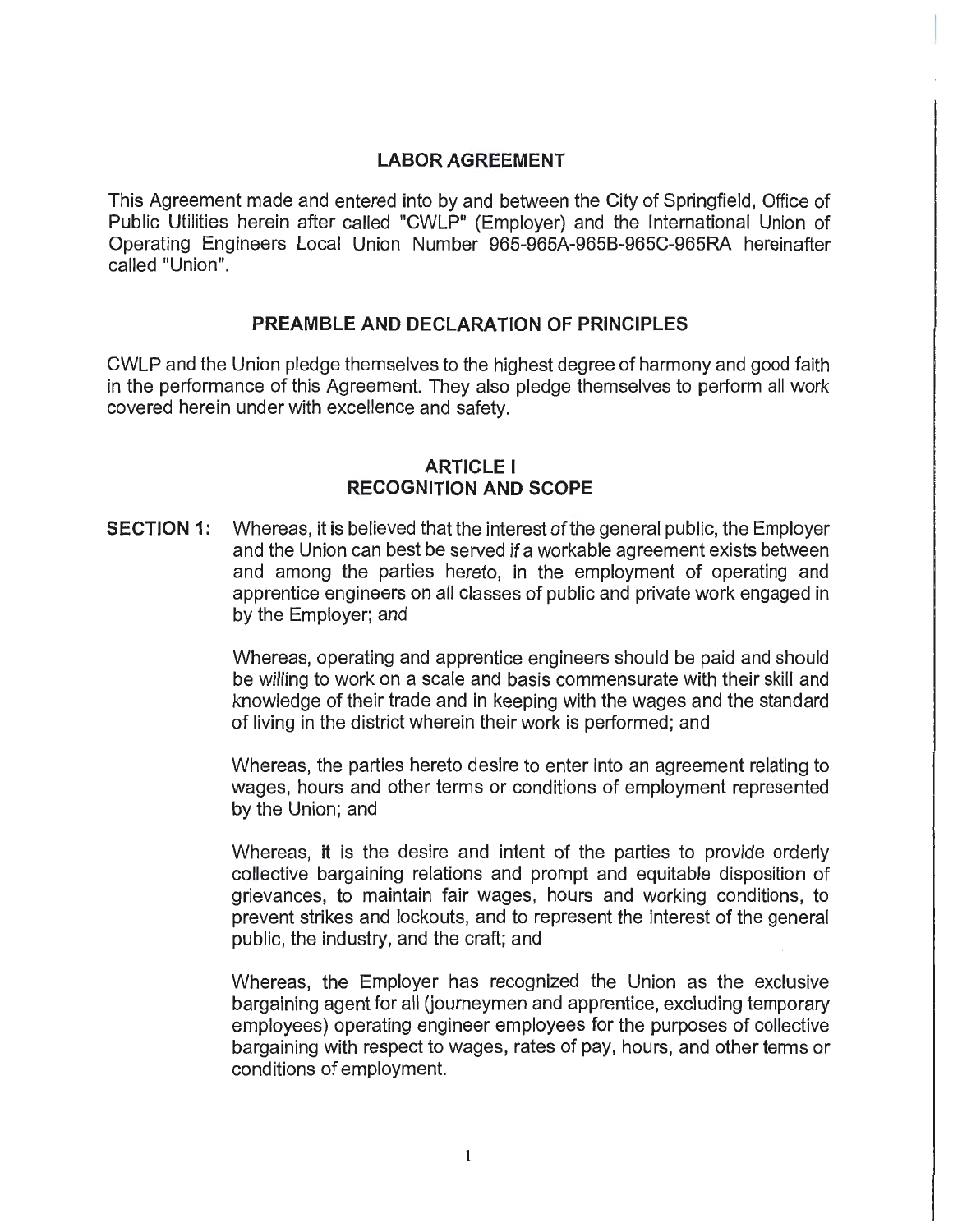It is therefore understood and agreed by and between the parties hereto as follows.

### **ARTICLE II CRAFT JURISDICTION**

- **SECTION 1:** It is mutually understood and agreed by the parties hereto that the craft jurisdiction of the Union shall cover and apply to all persons engaged or assisting in operating, erecting, dismantling, or repairing excavation and earthmoving equipment used in Water Division construction and repair work, and all machines used to sweep, clean, and remove debris and snow from roads and parking areas maintained by CWLP's Water Division. This shall in no way alter the historic practices of CWLP. "Such . jurisdiction shall exclude operation of electric pumps, small generators (10 KW and under) and small compressors (up to 40 CFM). Craft jurisdiction shall include operation of the hydraulic valve operator to the extent that the Employer shall make every reasonable effort to aggregate and schedule such work requiring its use, provided that the Employer shall reserve the right to assign such personnel to operate other equipment within the jurisdiction of this Agreement when the valve operator is not expected to be in prevalent use.
- **SECTION 2: Conflict of Jurisdiction.** In cases where there shall ·develop a jurisdictional dispute between this Union and another and the dispute cannot be settled amicably at the local level, the dispute shall be referred in a timely manner to the respective international representatives for resolution.
- **SECTION 3: Jurisdiction.** This agreement shall cover work performed within craft iurisdiction by CWLP.
- **SECTION 4: Subcontractors.** It is the general policy of CWLP to continue to utilize its employees to perform work they are qualified to perform. CWLP reserves the right to contract out any work it deems necessary in the interests of efficiency, economy, improved work product or emergency. However, CWLP shall not contract out any work normally or presently being performed by bargaining unit employees which would result in a loss of work for bargaining unit employees without first offering the Union an opportunity to discuss such proposal to contract out.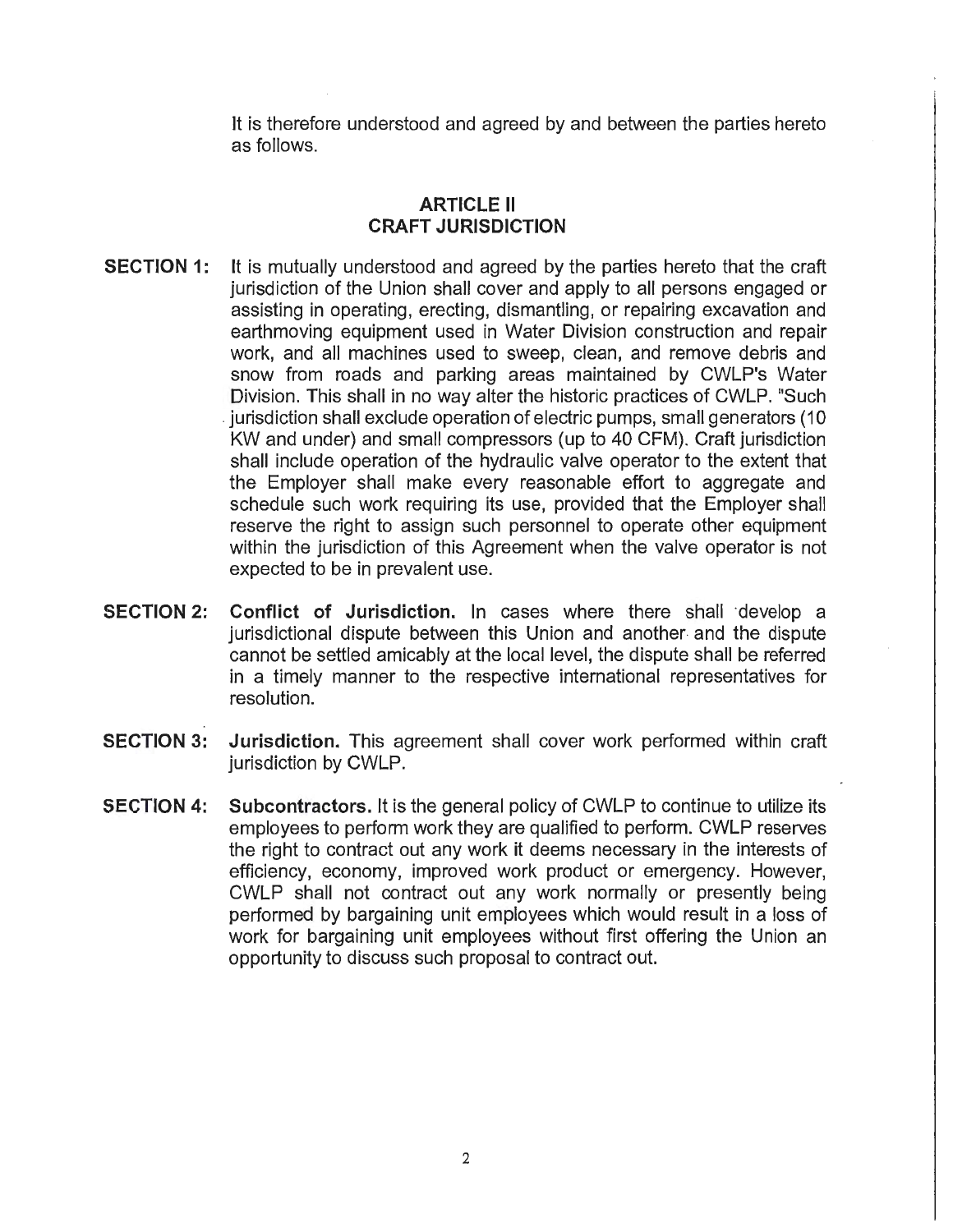### **ARTICLE** Ill **NEW EMPLOYEES AND DUES DEDUCTION**

**SECTION 1:** The Union and CWLP, upon agreement of applicant's qualifications, shall set forth in writing the grade at which the applicant starts, schools the applicant shall attend, and any other conditions necessary.

> Once City Council passes a residency ordinance, such ordinance shall apply for any employees hired after the effective date of the ordinance and to all current employees who reside within boundaries of the City of Springfield. Current employees living outside the of the City of Springfield shall be grandfathered and the residency ordinance shall not apply to them. In the event an employee improperly moves from the City of Springfield without proper notice to the employer, the employee shall be notified, in writing, of the improper move. The employee shall be given 30 days to rectify the error. If the employee has not rectified the issue after 30 days, then the employee shall be placed on unpaid leave until the situation has been rectified. If the employee has not rectified the issue by 60 days, then the tenants of progressive discipline shall commence per day that the issue is not rectified after the 60<sup>th</sup> day up to an including discharge. Once, however, the employee has notified the employer in writing that the situation has been rectified, the employee shall be immediately reinstated. An employee who gives binding, written notice to retire shall not be subject to the City residency requirements for the 12 month period immediately preceding the date of retirement.

- **SECTION 2:** The Employer shall have the unlimited right to discharge any employee during the first twelve (12) months of continuous employment which shall be considered a probationary period.
- **SECTION 3:** The Union and CWLP, upon agreement of applicant's qualifications, shall set forth in writing the grade at which the applicant starts, schools the applicant shall attend, and any other conditions necessary. Among employees completing the probationary period who are relatively equal in ability and qualifications to perform the work required, the employee having the greater seniority shall be given preference for purposes of layoff and recall, promotion, and the choice of shifts within the Department, provided that at all times the Department has available sufficient employees with the ability and qualifications required to perform the work to be assigned. Any openings inside the bargaining unit shall be offered to other qualified members of Operating Engineers Local 965 who are already employed by the City by bid process for a minimum of 5 days prior to opening the position to other applicants.
- **SECTION 4: Dues Deduction.** Upon receipt of a written authorization, the Employer shall make payroll deductions of dues, initiation fees, assessments, and other payments for the Union. Regular monthly dues shall be deducted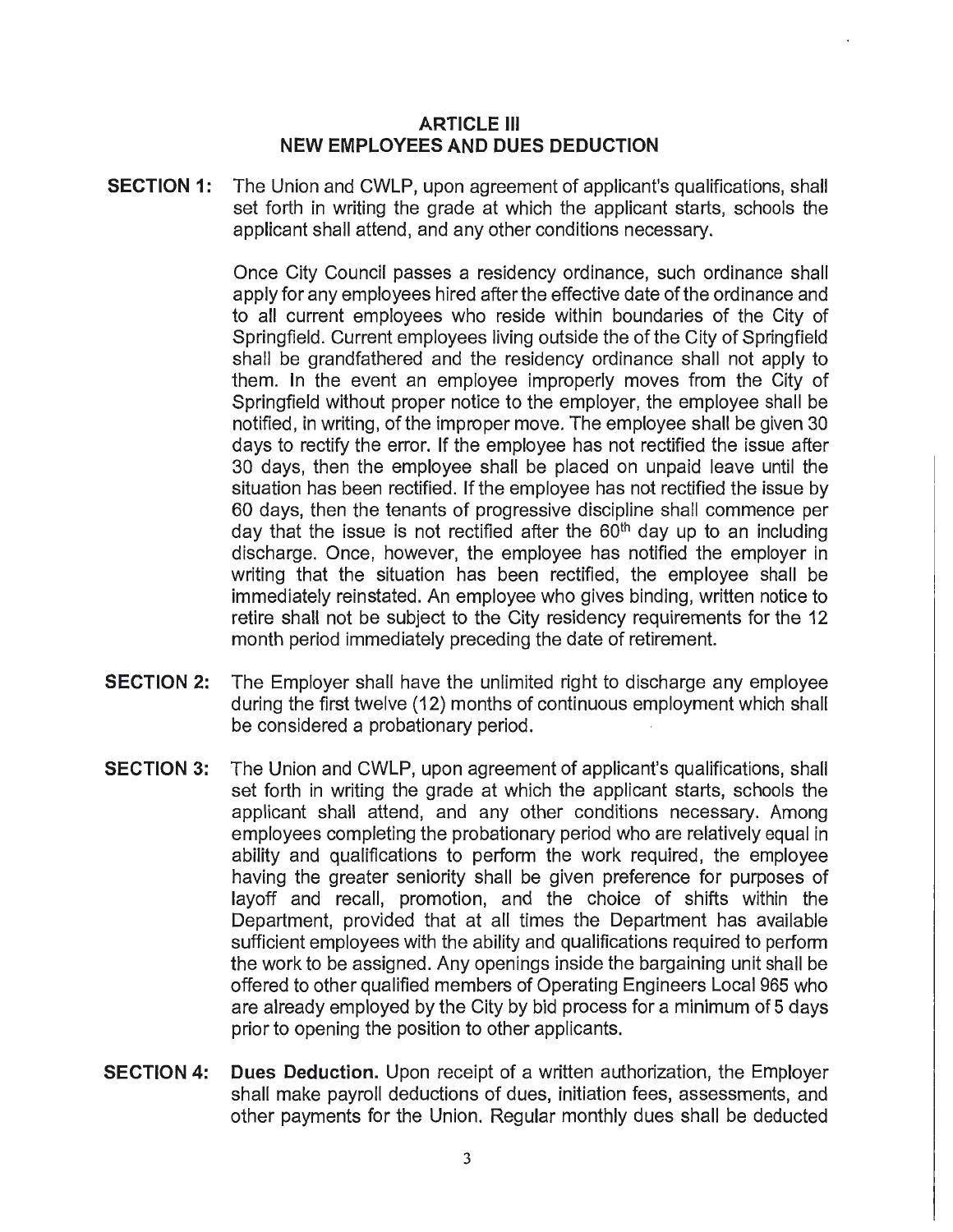from gross pay from the first paycheck of the month. Dues shall be paid to Local Union 965 of the International Union of Operating Engineers.

The Union shall certify any increases in dues to the Employer, and such increases shall be effective thirty (30) thereafter.

The Union shall indemnify and hold the Employer, and its employees and agents harmless against any claim, demand, suit, cost, expense, or any other form of liability, including attorney's fees and costs arising from or incurred as a result of any act taken or not taken by the Employer, its members, officers, agents, employees, or representatives in complying with or carrying out the provisions of this Article.

The Union will provide to the Employer verification that an employee has authorized deductions for dues, assessments, or fees. Employees may express such authorization by any legally binding means under State or federal law. The Parties acknowledge and agree that the term "written authorization" and any similar terms used in this Agreement include authorizations created and maintained by use of electronic records or signatures consistent with State and federal law.

### **ARTICLE IV DISCIPLINE**

**SECTION 1. Discipline.** While the parties agree with the tenets of progressive and corrective discipline, disciplinary action may include any of the following, but shall be initiated in light of the seriousness of the offense:

> Oral reprimand; Written reprimand; 1 Day Suspension; 3 Day Suspension: 5 Day Suspension; 15 Day Suspension; 30 Day Suspension; Discharge (notice to be given in writing).

Disciplinary action may be imposed upon a certified employee for just cause. Discipline shall be imposed as soon as possible after the Employer is aware of the event or action-giving rise to the discipline and has had a reasonable period of time to investigate the matter but in no case later than 60 days.

**SECTION 2. Reprimand.** If the Employer has reason to reprimand an employee it shall be done whenever possible in a manner that will not embarrass the employee before other employees or the public.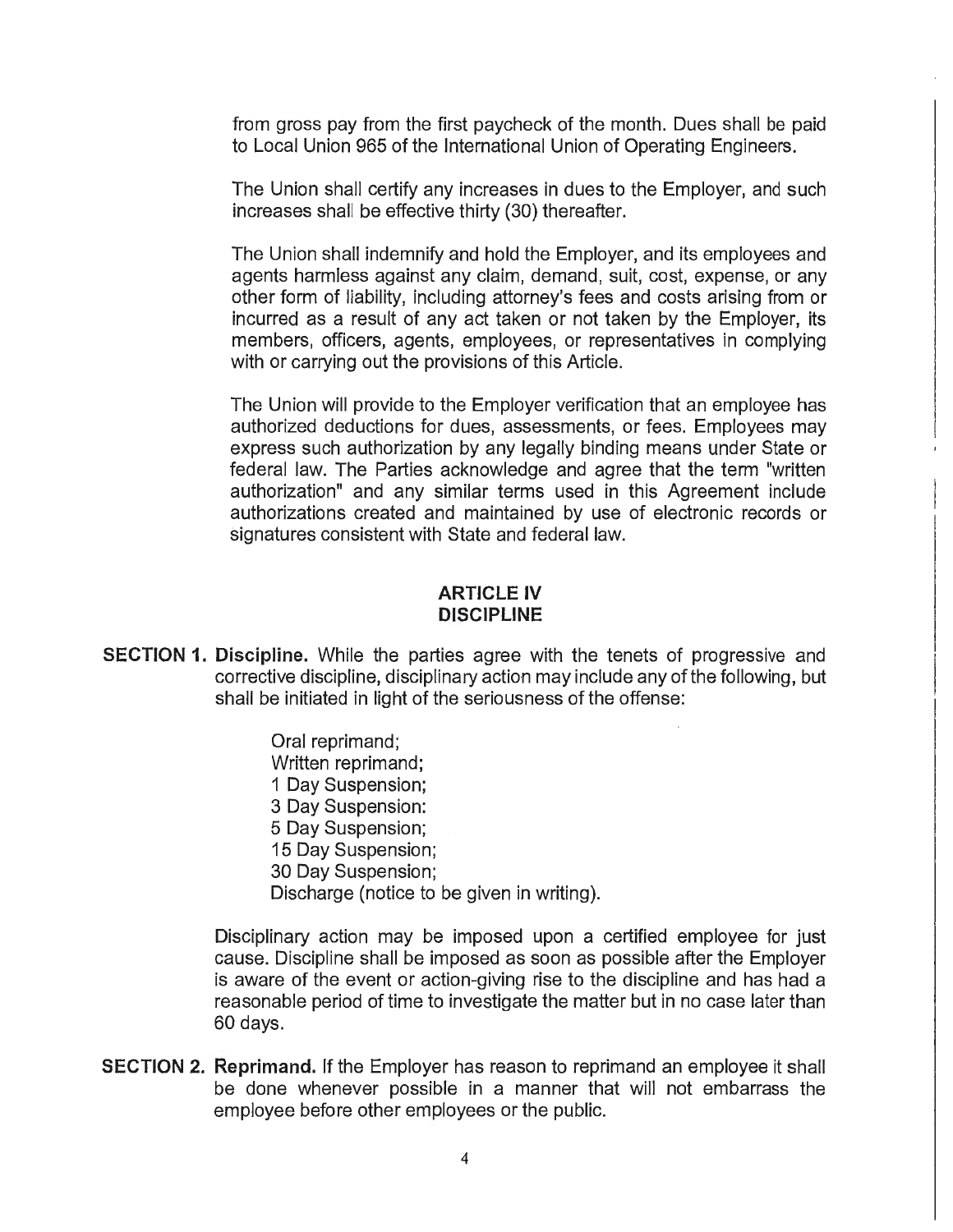- **SECTION 3. Notice.** For discipline other than reprimands, the Employer shall hold a predeprivation meeting. Prior to notifying the employee of the contemplated measure of discipline to be imposed, the Employer shall notify the Union steward forty-eight ( 48) hours of the meeting and reasonably in advance of such meeting shall provide the steward with the alleged infraction. The Employer then shall meet with the employee involved and inform him/her of the reasons for such contemplated disciplinary action including any names of witnesses and copies of pertinent documents. Employees shall be . informed of their rights to Union representation and shall be entitled to such. The employee and Union representative shall be given the opportunity to rebut or clarify the reasons for such discipline.
- **SECTION 4. Demotion.** Demotions shall not be used as a disciplinary measure, however, the parties recognize that circumstances may exist where the interests of the Employer or the employee may be best served by such action and in such cases demotion shall be appropriate.
- **SECTION 5. Union Representatives.** An employee will have a right to union representation during the imposition of discipline.
- **SECTION 6.** Any oral reprimand or written discipline imposed shall be removed from an employee's record if one (1) year passes without the employee receiving any additional discipline. Any suspension imposed, except for suspensions resulting from positive drug and/or alcohol tests, shall be removed from an employee's record, upon request, if, from the date of the last disciplinary action, four (4) years pass without the employee receiving any additional discipline. However, such suspension may be used against an employee for the purposes of promotion for up to 5 years.

### **ARTICLE V GRIEVANCES AND ARBITRATION**

### **GRIEVANCES**

**SECTION 1:** The City agrees to meet with the duly accredited officers of the Local Union and/or its designees who are employees of the City as outlined in this Section to resolve grievances.

> A grievance, for purposes of this agreement, shall be defined to mean a dispute between an employee covered by this agreement or the Union involving the interpretation or application of this agreement.

> The following steps shall be followed in processing a grievance under this procedure: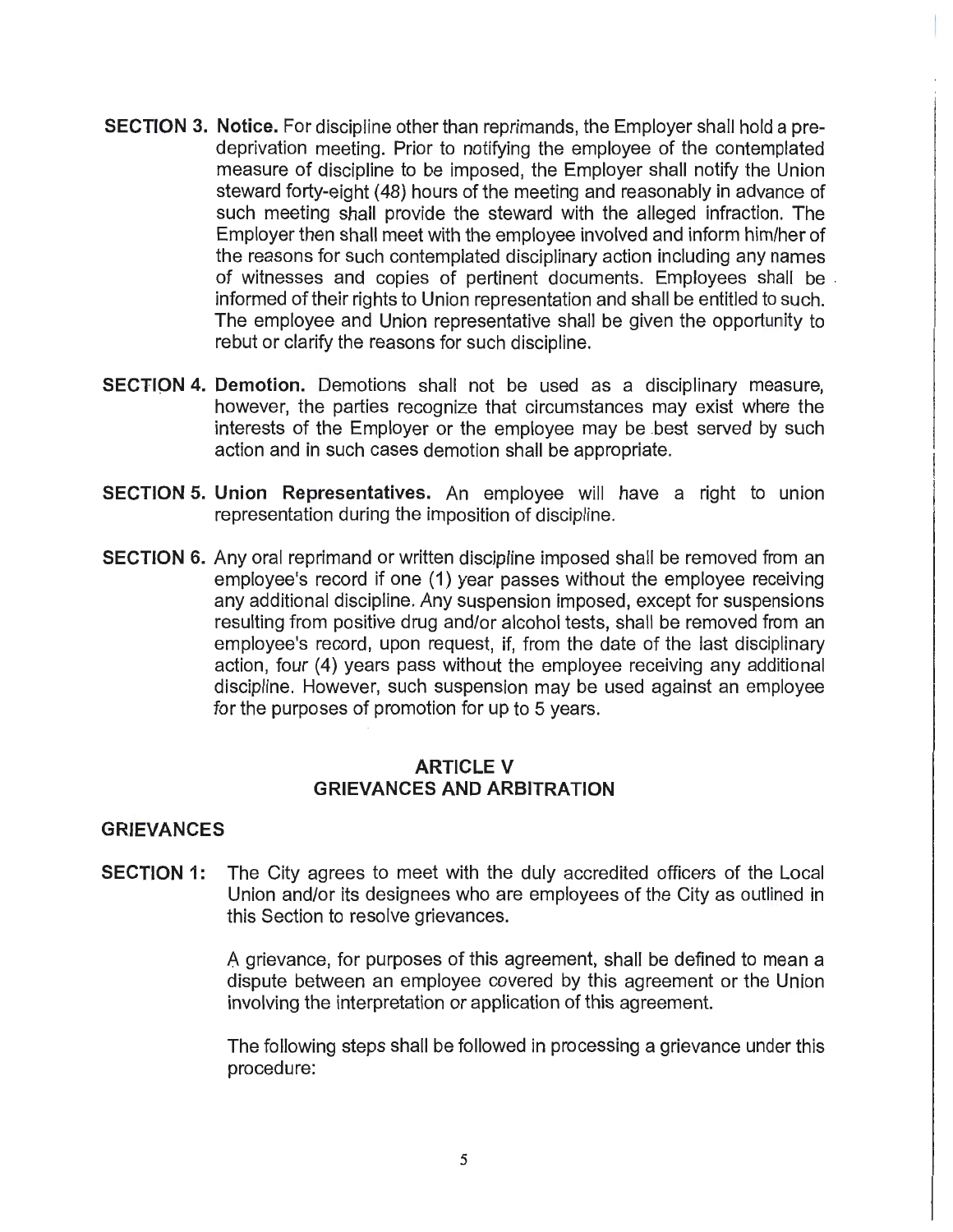**Step 1.** The steward on a job in case of a grievance shall present the grievance in writing to the division Superintendent as soon as practical or within ten (10) working days of the date the disagreement occurred or the employee's knowledge of the occurrence. The grievance shall be signed by the employee and the Union Steward or an elected official of the Union. The division Superintendent shall respond to the grievance in writing as soon as possible but not later than three (3) working days.

**Step** 2. If the disagreement is not resolved within three (3) working days, the written grievance shall be presented to the appropriate Division Manager. This must be done within five (5) working days after the response in Step 1 is due. The appropriate Division Manager shall respond to the grievance within five (5) working days to the employee and/or Local Union.

**Step** 3. If the grievance remains unresolved, it shall be presented to the Union within five (5) working days after the response in Step 2 is received in writing, or was due, to the Public Utilities General Manager or his designated representative. The Public Utilities General Manager shall respond in writing within seven (7) working days to the Union.

**Step 4.** If the grievance is still unsettled, the Union may, within fifteen (15) working days after the reply of General Manager is due, by written notice to the other, request arbitration.

A grievance which is not processed within the requisite time limits shall be deemed to be accepted according to the last decision given.

Grievances may be withdrawn at any step of the grievance procedure. The time limits at any step may be extended by written mutual agreement of the parties.

#### **ARBITRATION**

- **SECTION 2:** If the representatives of the Employer and of the Union are unable to reach an agreement on a grievance, then such disputed grievance shall be referred to arbitration.
- **SECTION 3:** If arbitration becomes necessary, the parties shall meet in an attempt to select a mutually acceptable arbitrator. If unable to reach an agreement, the parties shall request the American Arbitration Association (AAA) or the Federal Mediation and Conciliation Service (FMCS) to supply a list of seven (7) arbitrators. The parties shall alternately strike the names of three (3) arbitrators, with a coin flip being used to determine who strikes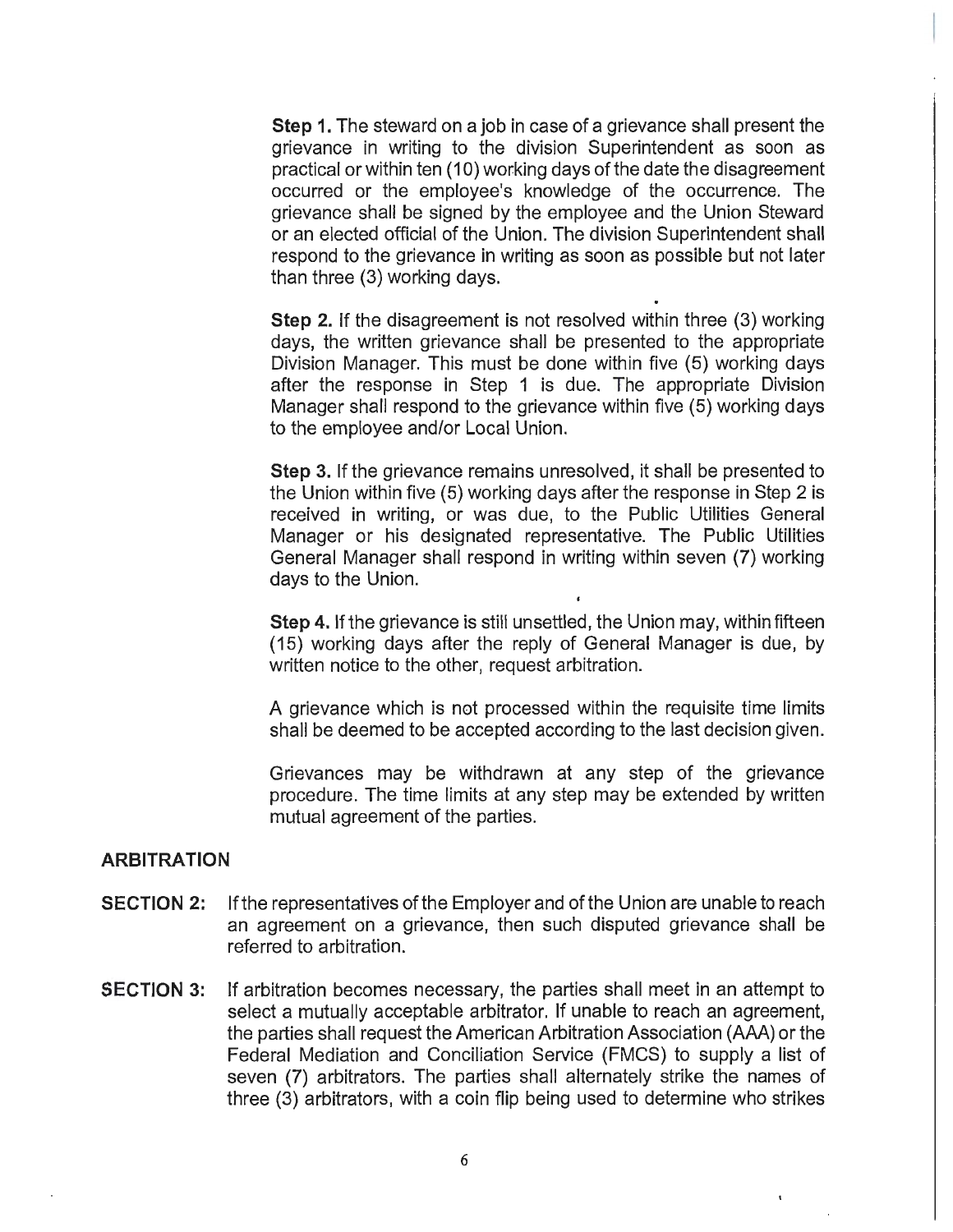the first name. The person whose name remains shall be the arbitrator, provided that either party, before striking any names, shall have the right *to* reject one (1) panel of arbitrators. The arbitrator shall be notified of his selection by a joint letter from the Employer and the Union, requesting that he set a time for the hearing, subject to the availability of the employer and union representatives. Nothing herein shall preclude the parties from meeting at anytime after the list of arbitrators has been requested and prior to the convening of the hearing in a further attempt to resolve the grievance. In any case, work shall proceed under this Agreement.

The arbitrator shall have no power to amend, modify, nullify, ignore, add to, or subtract from the provisions of this Agreement. The arbitrator shall decide only the specific issue(s) submitted to him and, if a violation of the terms of this Agreement is found, shall fashion an appropriate remedy.

The parties hereto agree that the decision of the arbitrator shall be final and binding on the parties hereto.

The expenses and fees of the arbitrator shall be borne by the employer if the arbitrator fully sustains the union's grievance; by the union if the arbitrator fully denies the union's grievance; and divided equally if the arbitrator sustains in part and denies in part. The Arbitrator shall specify in his award how his fees and expenses shall be borne. The cost of the hearing room shall be split equally between the parties. If either party desires a verbatim record of the proceeding, it may cause such a record *to* be made, providing it pays for the record and makes a copy available without charge to the arbitrator. If the other party desires a copy it shall pay for an equal cost of the verbatim record as noted above.

#### **ARTICLE VI WAGES**

#### **SECTION 1: Rates of Pay.**

Effective May 1,  $2020 - 0.00\%$ 

Upon contract approval  $-2.00\%$  of annual base as a lump-sum payment based upon total earnings from 2019. This total shall come from the employee's tax information.

Effective May 1,  $2021 - 2.00\%$ Effective May 1,  $2022 - 2.00\%$ Effective May 1,  $2023 - 2.00\%$ Effective May 1, 2024- 2.00%

Tier II employees shall receive \$1.50 added to base wages upon contract approval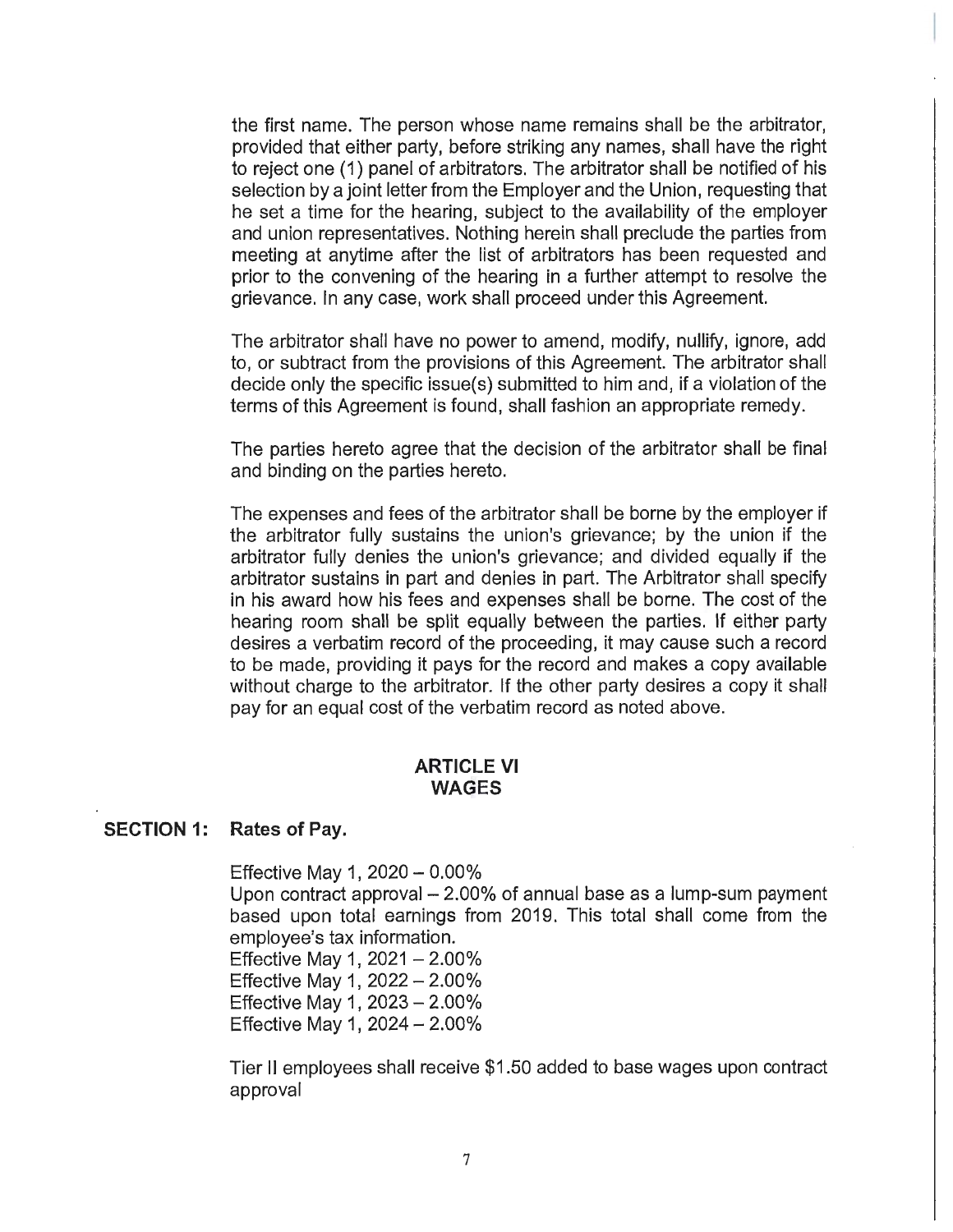Tier II employees shall receive \$1.50 added to base wages effective May 1, 2023

Tier II employees shall receive \$.50 added to base wages effective May 1,2024

Employees who have completed 15 years or more in Local 965 while employed with the City, shall have \$.50 added to their base wage effective the first day of the month following the completion of said years of service.

Employees who have completed 20 years or more in Local 965 while employed with the City, shall have an additional \$.50 added to their base wage for a total of \$1.00 effective the first day of the month following the completion of said years of service

Employees who have completed 25 years or more in Local 965 while employed with the City, shall have an additional \$.50 added to their base wage for a total of \$1.50 effective the first day of the month following the completion of said years of service.

Effective May 1, 2013, the employer will add longevity and then apply across-the-board increases.

Negotiated across-the-board increases shall apply for the newly hired employee. Longevity pay shall still apply to any new hires when the employee becomes eligible.

The wage rate for new hires shall be as follows:

| Upon Approval | .viav | 2023<br>viav | ג החו<br>Mav<br>/024 |
|---------------|-------|--------------|----------------------|
| \$34          | ১.34  | 80.          | .33                  |
|               | מא    | D.           | __                   |

**SECTION 2: New Construction.** For the purpose of this agreement, the installation of new taps, new water mains, new valves, new fire hydrants, new water and fire service lines; any of which are one and one  $-\text{half}(1 \frac{1}{2})$  inches or greater in diameter and the construction and installation of meter connections and bypasses which are one and one-half  $(1 \frac{1}{2})$  inches or greater in diameter that provide an addition to the existing system shall be considered new construction.

> To be included in the new construction description is the relocation of existing water mains, valves, and fire hydrants due to water main relocation.

> The new construction rate will be paid for work performed on project from initial start of project, during project construction and service relocations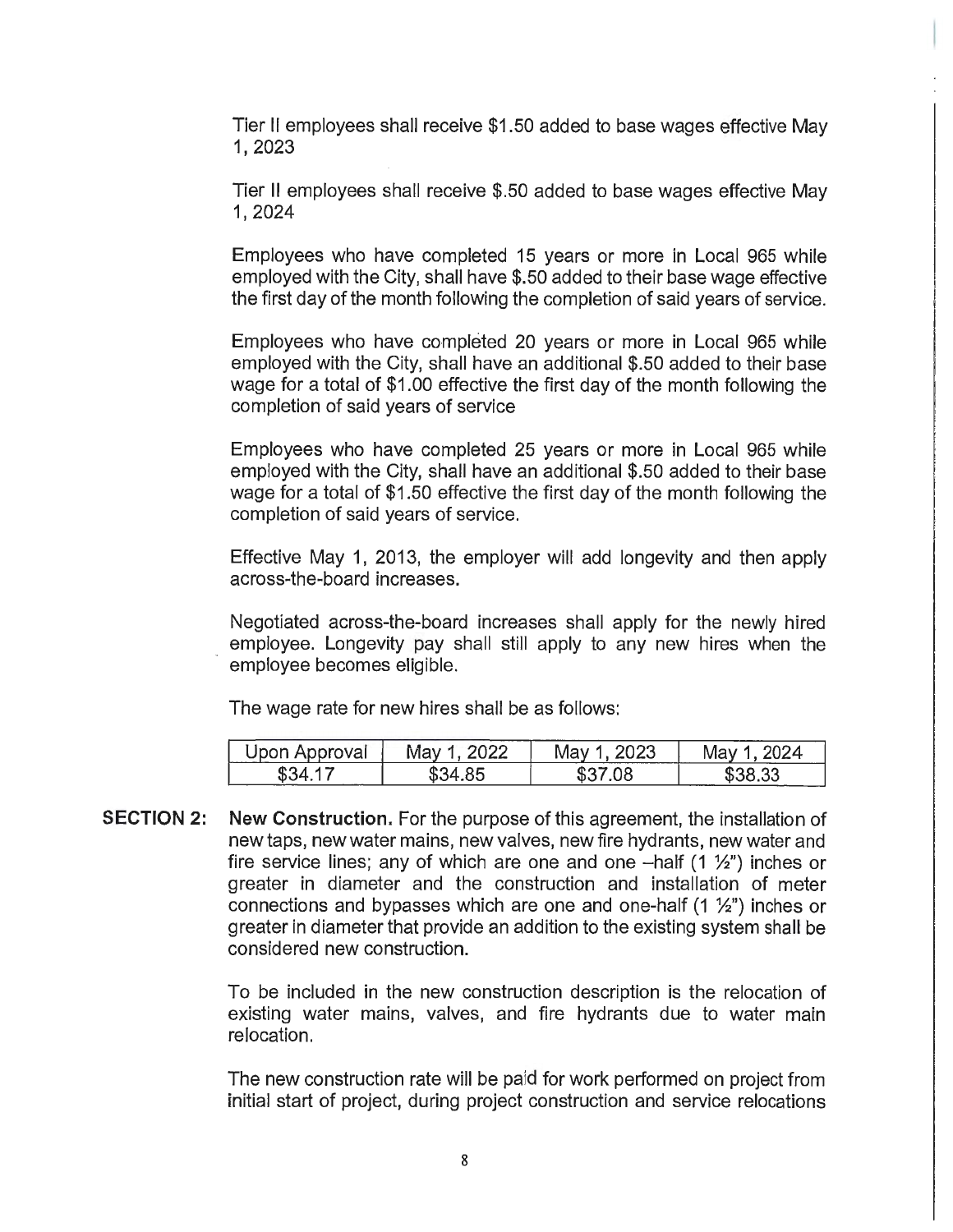to new main from existing main. On such projects, each employee shall be paid an additional one dollar (\$1.00) per hour above their regular hourly rate of pay.

The relocation, repair or adjustment of existing meter pits, valve boxes, stop boxes, water service lines and the relocation or adjustment of existing fire hydrants utilizing existing taps lines; or the replacement of existing valves shall not be considered new construction work.

The unloading of pipe, valves, fire hydrants and other water appurtenances for storage shall not be considered new construction work.

**SECTION 3:** It is recognized that the parties of this agreement, when negotiating a successor agreement may go beyond the expiration date of this agreement. In that case, should the parties negotiate retroactive pay, that retroactive pay shall be limited to those employees still in the active, fulltime service of the department on the date of the execution of this agreement.

### **ARTICLE VII APPROVED LEAVE**

**SECTION 1: Sick Benefits.** Sick leave shall be paid to employees after six (6) months employment. Each employee covered by the contract shall accumulate unlimited sick leave at the rate of one ( 1) workday with pay for each month of service, including prior service. (When an employee completes six (6) months service he shall have six (6) accrued sick days to his credit.)

> It shall be the responsibility of the employee to see that his Supervisor is notified of his illness and his inability to work prior to the beginning of his work shift.

> If the employee shall be absent on sick leave under a doctor's care, he shall furnish a doctor's certificate signed by said doctor, reflecting the reason for his absence. When a person has used thirty (30) days sick leave time to which he is entitled under this contract, all benefits under the IMRF shall be available to him, or he may use the balance of accrued sick leave time. Employees shall not be compensated for more than three (3) sick days in a contract year without a doctor's certificate.

> Employees shall be compensated in cash at a ratio of five (5) days pay for twelve (12) days accrued unused sick leave for a maximum of ninety (90) days of this accrued unused sick leave when they are permanently separated from employment as a result of retirement or death. In the event of death, payment is to be made to the estate of the employee. New employees hired on or after May 1, 2.013, are no longer eligible for this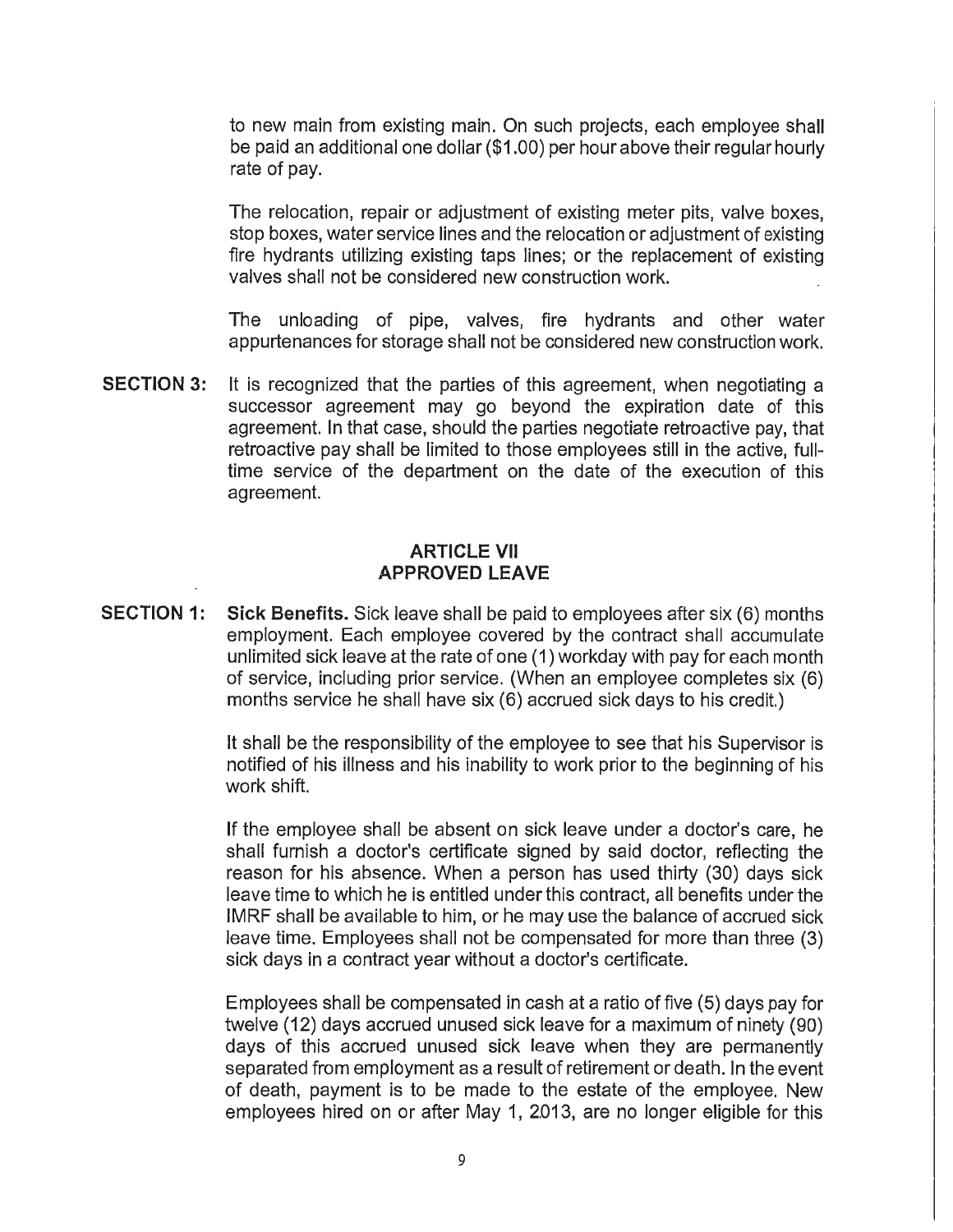payout. City of Springfield employees will not be considered new employees under the CWLP contract.

The amount of payment for all unused sick leave is to be calculated at the employee's rate of pay in effect on the pay day immediately preceding the employee's separation.

**Bonus Days.** Employees who have accrued thirty (30) days sick leave prior to a contract year and do not use more than 1 sick day or are not absent without pay during an ensuing contract year shall be granted three (3) days leave with pay. Employees who have, at one time, accrued ninety (90) days sick leave prior to a contract year and do not use more than 1 sick day or are not absent without pay during the ensuing contract year shall be granted five (5) days leave with pay. Bonus days can be taken . from May1 st to April 30th and can be taken a day at a time. Such leave shall be taken with the approval of the Superintendent. This time may not be accumulated and any bonus leave remaining after April 30th of a given year will be lost. Requests will only be considered if the employee has bonus days at the time of such request and once approved a more senior employee's subsequent bonus day request may not disrupt the less senior employee's prior request.

- **SECTION 1A:** If the average number of sick days taken by employees covered under this contract is 3.5 days or less for employees during a contract year beginning May 1, and ending the following April 30, employees using 3.5 sick days or less will receive a \$350 bonus at the end of the corresponding contract year. If the above average is 2.5 days or less, employees using 2.5 days or less will receive an additional \$100 bonus for a total of \$450.00. The sick time used by employees that is part of an extended illness of more than ten (10) working days will not be counted against the total. That employee will remain in the headcount total and all sick time used, except for the extended illness time, will be included in the totals. The employee's extended illness shall count as one (1) day for purposes of calculating the bonus. Total extended illness time will count in that employee's total of sick days used as it relates to receipt of the sick time bonus. Only those non-probationary employees employed on the last day of the contract year are eligible for the bonus.
- **SECTION 2: Personal Days.** An employee with at least one (1) year of seniority will be granted five (5) personal days per year that may be taken at the employee's discretion, except that the employee must give notice to his Superintendent at least twenty-four (24) hours prior to the start of the shift he desires to use as a personal day, unless the personal day is used in lieu of sick leave. Employees hired on or after May 1, 2017, with at least one (1) year of seniority will be granted three (3) personal days per year. Personal days may only be used in lieu of sick leave to preserve bonus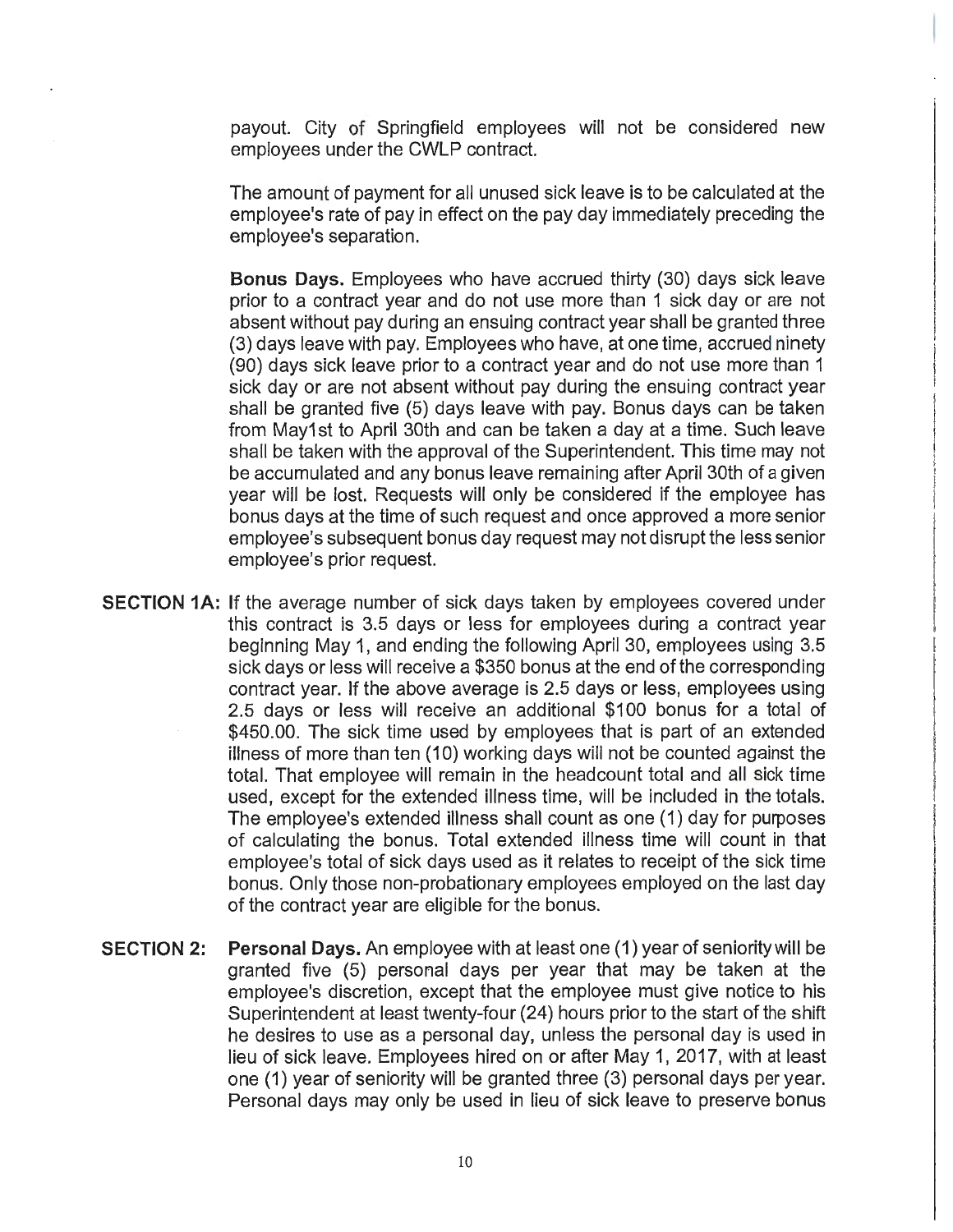vacation. If an employee does not use his personal days during the contract year, he must, before the beginning of the next contract year, schedule the days on which he desires his time off. Such personal days shall be used between May 1<sup>st</sup> and March 1<sup>st</sup> and may not be rescheduled after the beginning of the new contract year.

If the nature of the work makes it necessary to limit the number of personal days taken at one time or the number of employees taking personal days at the same time, the employee with the greatest seniority shall be given his choice of the period in which to take personal days. Requests will only be considered if the employee has personal days at the time of such request and once approved a more senior employee's subsequent personal day request may not disrupt the less senior employee's prior request.

Only a limited number of men can be off on a personal day for any one day. The Superintendent in charge, at his discretion, shall set the number of men such that it will not disrupt operations or require overtime to be paid.

- **SECTION 3: Duty Disability.** Any CWLP employee who is disabled for work as a result of illness or injury arising out of and in the course of his or her employment, which is compensable under the Illinois Workers' Compensation or Occupational Diseases Acts, shall be compensated as provided in the applicable Act, as it may from time to time be amended, provided that the first three (3) days of such disability shall be at full salary. Commencing with the fourth (4th) working day of disability and continuing until and including the ninetieth (90th) calendar day from the date of the illness or injury, a CWLP employee who remains incapacitated for work shall be additionally compensated, as salary, for all workdays missed because of said illness or injury an amount equal to the difference between compensation payable under the above-mentioned Acts and what his net salary would be were he not disabled. As used in the immediately preceding sentence, "net salary" shall mean "gross salary less State and Federal taxes, pension and union dues". The resulting amount, less deductions, shall be paid to the employee. Employees who become eligible for workers' compensation benefits on or after May 1, 2015 for a 30-day period or longer, shall not accrue sick or vacation benefit time while receiving workers' compensation benefits, unless specifically awarded pursuant to the Workers' Compensation Act, Award, or Settlement.
- **SECTION 4: Insurance.** Members of the bargaining unit shall be provided the same group health and life insurance benefits for the employee and his dependents as all other employees of the City of Springfield at the same premium rate. Life insurance is for the employee only.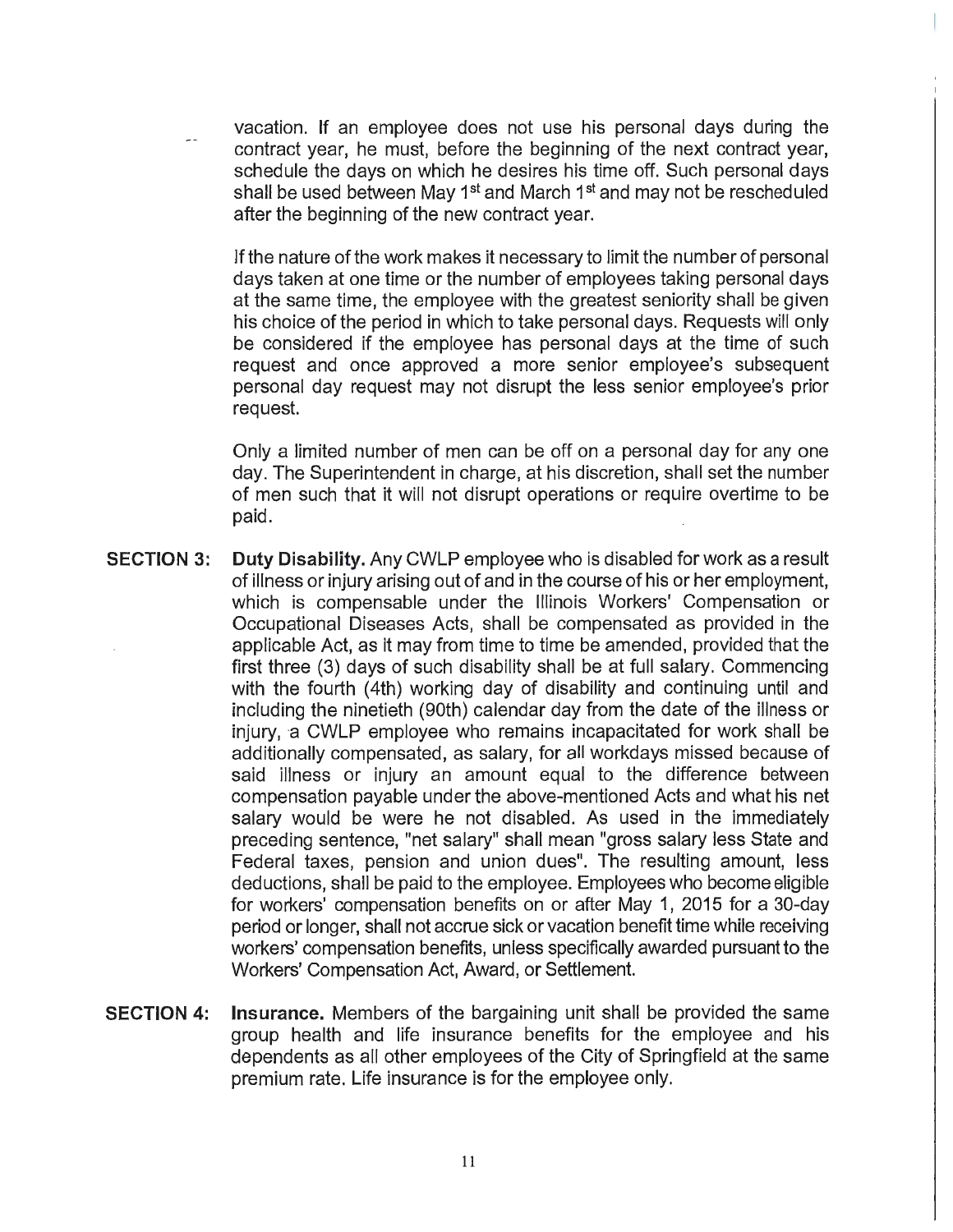## **ARTICLE VIII LEAVES OF ABSENCE**

**SECTION 1: General Leave.** The Employer may grant regular employees a leave of absence without pay for a period not to exceed three (3) calendar months in any twelve (12) month period for purposes that are deemed beneficial to City service. Such leave may be extended for good cause by the Employer for an additional period not to exceed three (3) calendar months.

> Upon return from a general leave of three (3) months or less, the employee may return to a position equivalent to the one held prior to taking the leave. If the employee returns to work after a leave exceeding three (3) months and there is no equivalent position, the employee will be laid off in accordance with the procedures found in Article Ill.

> An employee, who fails to provide a reasonable excuse and notice to the Employer and fails to return to work at the time specified in his request for leave, shall be considered to have abandoned his position and shall be terminated.

> An employee may use accumulated vacation or personal days before being placed on an unpaid general leave.

> An employee on an unpaid leave of absence in excess of thirty (30) days, including Duty Disability leave, shall not earn vacation or sick leave.

- **SECTION 2: Military Leave.** Military leave shall be granted in accordance with applicable law. An employee who is a member of the National Guard or of a reserve unit of the Armed Forces of the United States will be granted leave for training sessions not to exceed fourteen (14) calendar days provided that notice is given not less than thirty (30) days before the first day of absence. During annual training, the employee shall be paid his regular base salary upon receipt of the entire sum paid by the military unit.
- **SECTION 3:** Employees who have worked for at least twelve (12) months and for at least 1,250 hours during the last twelve (12) months may request leave pursuant to the Family and Medical Leave Act. Leaves may be requested for the birth or adoption of a child or for a serious health condition. Employees may receive a leave to take care of themselves or an eligible family member who has a serious health condition; that is, an illness, injury, impairment, or physical or mental condition that involves inpatient care in a hospital, hospice, or residential treatment facility or continuing treatment by a health care provider.

An eligible employee is entitled to a maximum of twelve (12) weeks of Family or Medical leave in a twelve (12) month period. A "rolling" twelve (12) month period measured backward from the date an employee uses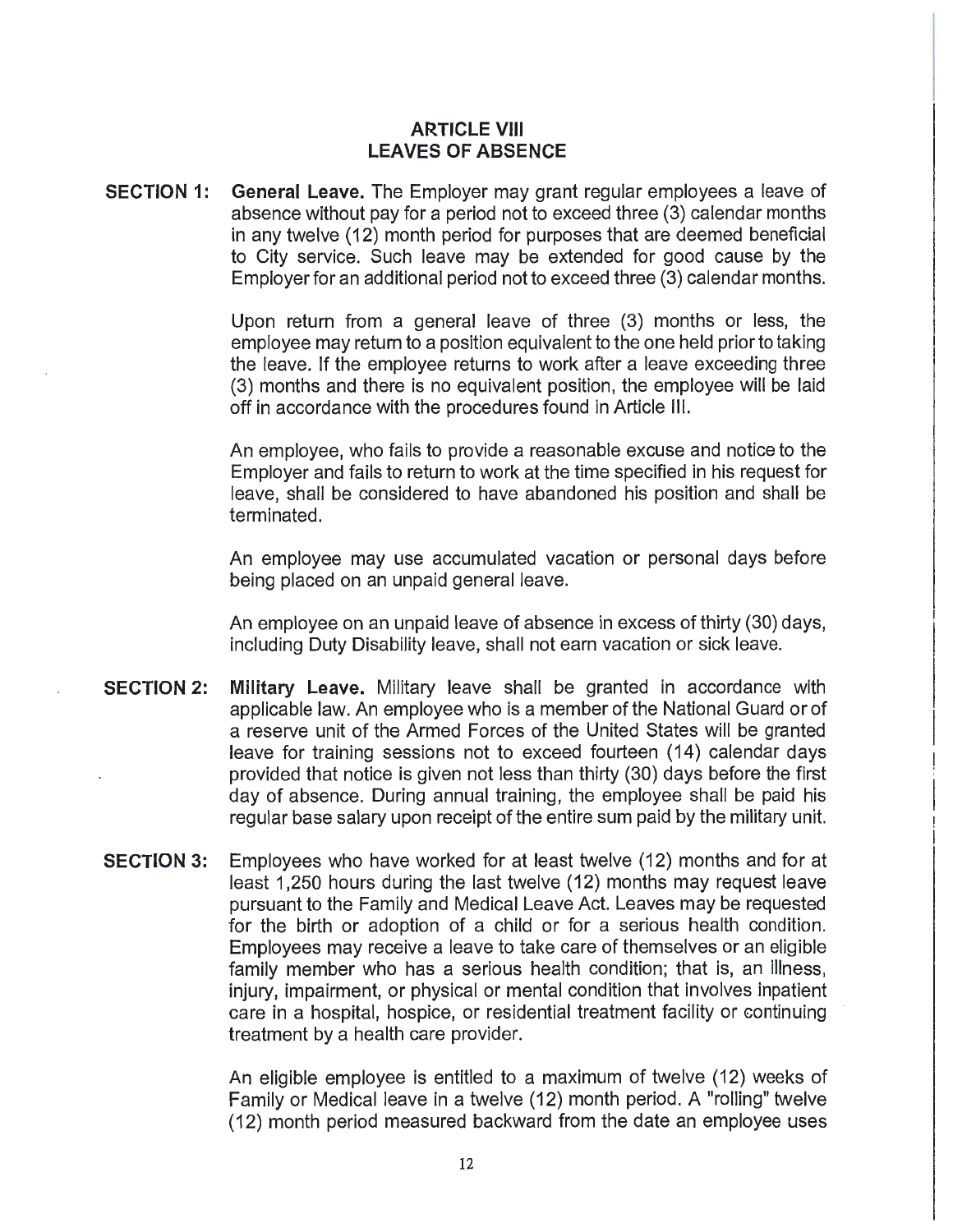any FMLA leave shall be used for this purpose. Employees will be required to exhaust all paid benefit time (vacation, personal days, and sick leave) as part of their FMLA leave and such time will count toward the twelve (12) week limit.

Leaves to take care of a serious health condition may be taken on an intermittent or reduced schedule basis. Leaves for the birth or adoption of a child must be taken within the first twelve (12) months of the date of birth or placement.

Employees must request a leave by giving the city notice at least thirty (30) days in advance of a foreseeable leave, and as soon as practicable for an unforeseen leave.

The Employer may require employees requesting a leave to care for a serious health condition to submit medical verification from a health care provider. The employee may also be required to undergo an examination by an impartial physician. Such examination shall be paid for by the Employer. Upon return to work, the employee shall submit a fitness-forduty certificate from a qualified health care provider.

During a Family or Medical leave, the Employer will continue to provide medical and dental coverage at the same premium rate as ifthe employee was still on active duty. The employee will be required to maintain individual health and/or dental premiums, if any. Payment of the employee's premium shall be due on the first day of the month and in no case later than the tenth of the month. Coverage shall cease immediately for any employee whose payment is more than thirty (30) days late.

After a leave, the employee will be restored to the position he held prior to the leave or to an equivalent position with equivalent pay and benefits. An employee who fails to return from an FMLA leave will be required to reimburse the City for the Employer's portion of the health insurance premiums paid during the leave.

Employees who have utilized all their accumulated sick leave days and have completed an FMLA leave, if applicable, and are unable to report to or back to work because of the start of or continuance of their sickness or injury, including pregnancy related disability, may be granted a disability leave.

**SECTION 4: Medical Leave.** Regular employees who have exhausted their accumulated sick leave days and have completed an FMLA leave and are unable to report to or back to work because of the start of or continuance of their sickness or injury, including pregnancy related disability, may be granted an unpaid disability leave. Such leave will not be granted for a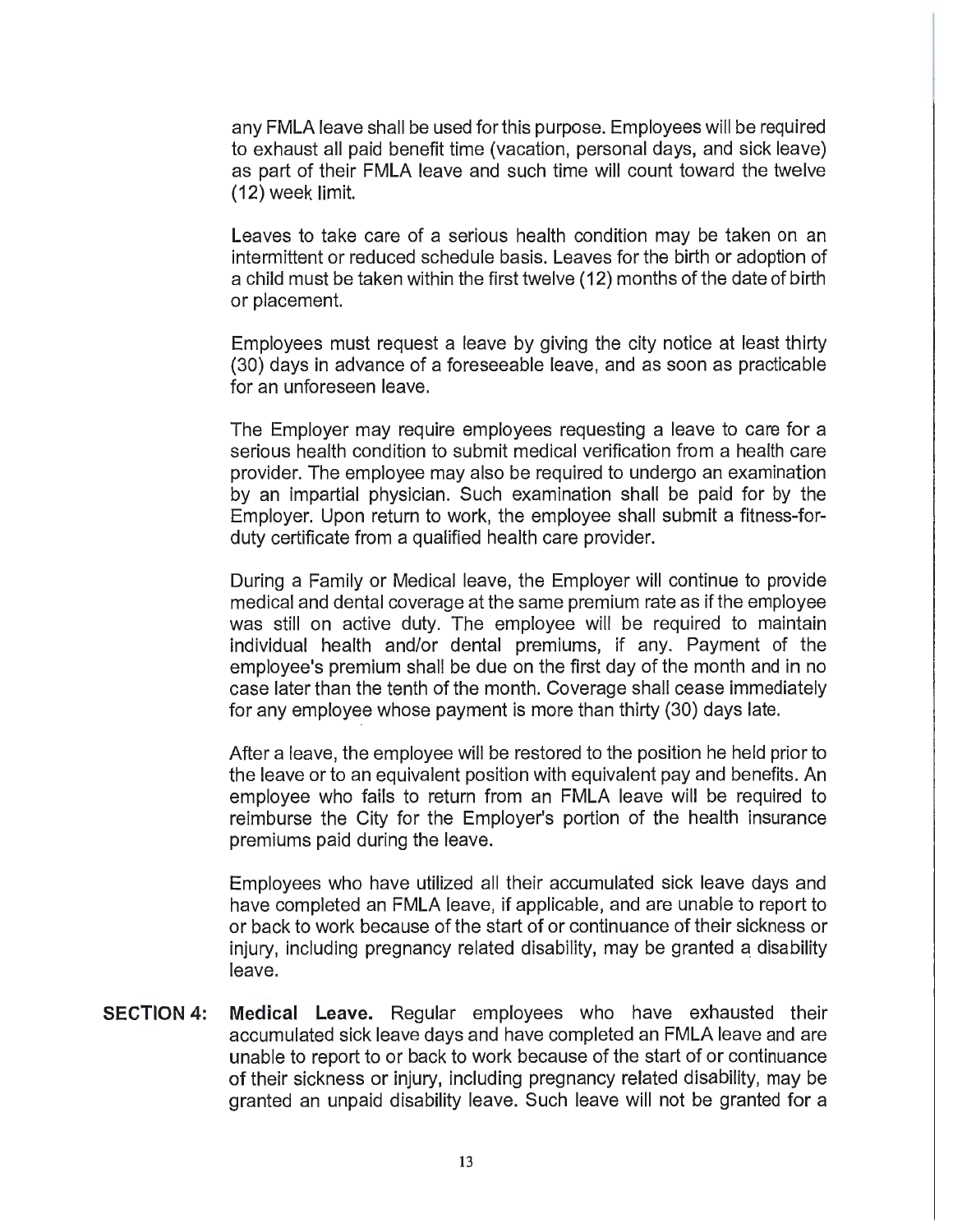period in excess of three (3) months but may be extended upon written request of the employee for an additional period of up to three (3) months within a twelve (12) month period, at the Employer's discretion. Prior to requesting said leave, the employee shall inform the Employer in writing about the nature of the disability and length of time needed for leave. The request for said leave shall be accompanied by a written statement from the attending physician which includes the diagnosis, prognosis and expected duration of the disability. If the Employer has reason to believe the employee is able to perform his regular assigned duties and the employee's physician certifies him as being able or unable to report back to work, the Employer may rely upon the decision of an impartial physician of its choosing as to the employee's ability to return to work. Such examination shall be paid for by the Employer. During said leave, the disabled employee shall provide written verification by a licensed physician at the Employer's request. Such verification shall show the diagnosis, prognosis and expected duration of the disability; such verification shall be made no less often than every thirty (30) days during a period of disability. Employees shall immediately return to work upon release by the attending physician.

- SECTION 5: Funeral Leave. Employees shall be granted a maximum of five (5) days of leave of absence at the regular rate of if a death occurs to one of the following: father, mother, spouse, child, spouse's mother, spouse's father. Employees shall be granted a maximum of three (3) days at the regular rate of pay if a death occurs to his brother, sister, grandchildren, or other relatives who are members of the employee's household at the time of death. Employee shall be granted one (1) day at regular rate of pay if a death occurs to his grandparents, aunt, uncle or his spouse's brothers or sisters. Pay shall be granted only for days spent in making funeral arrangements, attending the funeral, and traveling to and from the funeral. Employee must notify Job Steward and Superintendent in charge before leave is taken.
- SECTION 6: Jury Duty. An employee who loses time from work during his regularly scheduled hours because of jury duty shall be paid his regular rate of pay for such time lost upon receipt of the entire sum paid for jury service, which payment the employee shall submit to the City. In order to be eligible for such payment the employee must submit a certificate of service duly signed by the Court Clerk. However, an employee may elect to fulfill such jury service on accrued vacation or personal leave and retain the full amount received for such jury service. An employee released from jury duty two or more hours from the end of his regularly scheduled shift shall return to work upon said release.

Employees shall be paid their regular rate of pay when they attend court in their official capacity. Employees who receive a subpoena to appear in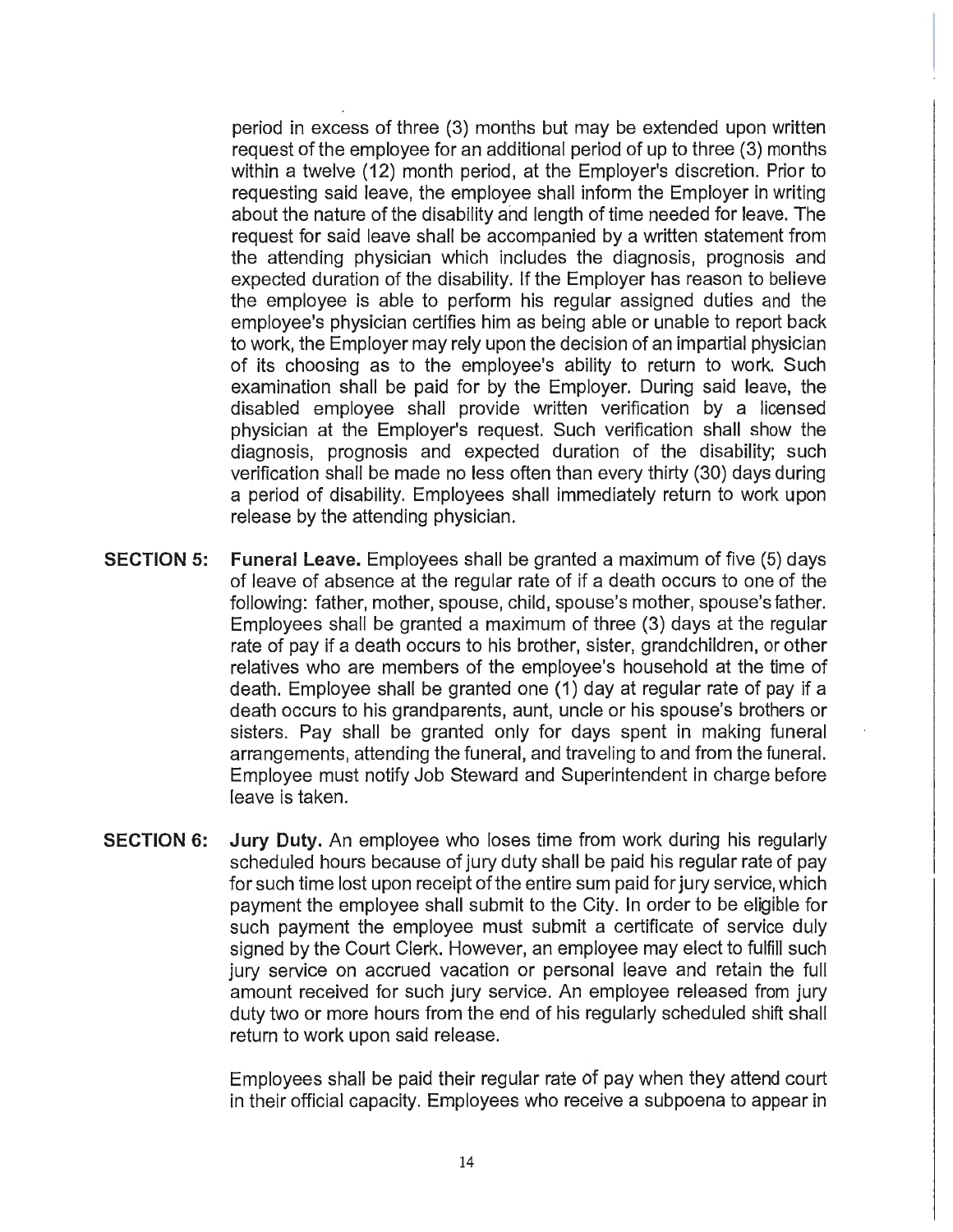court as a plaintiff, defendant or witness shall be granted a leave of absence without pay; however, an employee may elect to fulfill such responsibilities on accrued vacation or personal leave.

#### **ARTICLE IX VACATION**

- **SECTION 1:** Employees shall be granted vacation time with pay according to the number of years of continuous service they have with the City of Springfield.
- **SECTION 2:** Vacation leave per year with pay will accrue according to the following schedule:

1 through 7 years - 10 days 8 through 11 years - 15 days 12 through 13 years - 16 days 14 through 15 years -17 days 16 through 17 years - 18 days 18 through 19 years - 19 days 20 through 21 years - 20 days 22 through 23 years - 21 days 24 through 25 years - 22 days 26 through 27 years - 23 days 28 through 29 years - 24 days 30 or more years - 25 days

- **SECTION** 3: Vacations may be taken in the following manner: After six (6) months of continuous service, five (5) days may be taken; after an additional six (6) months of continuous service, an additional five (5) days may be taken; after the second year of continuous service, vacation may be taken as indicated in Section 2. Vacation leave earned in one year must be taken by the end of the next succeeding year or be lost. Such days must be used within that year.
- **SECTION 4:** Vacation requests will only be considered if the employee has vacation days at the time of such request. Vacations shall be granted at the time requested by the employee and once approved a more senior employee's subsequent vacation request may not disrupt the less senior employee's prior vacation request. If the nature of the work makes it necessary to limit the number of employees on vacation at the same time, the employee with the greater seniority shall be given his choice of vacation period in the event of any conflict over vacation periods.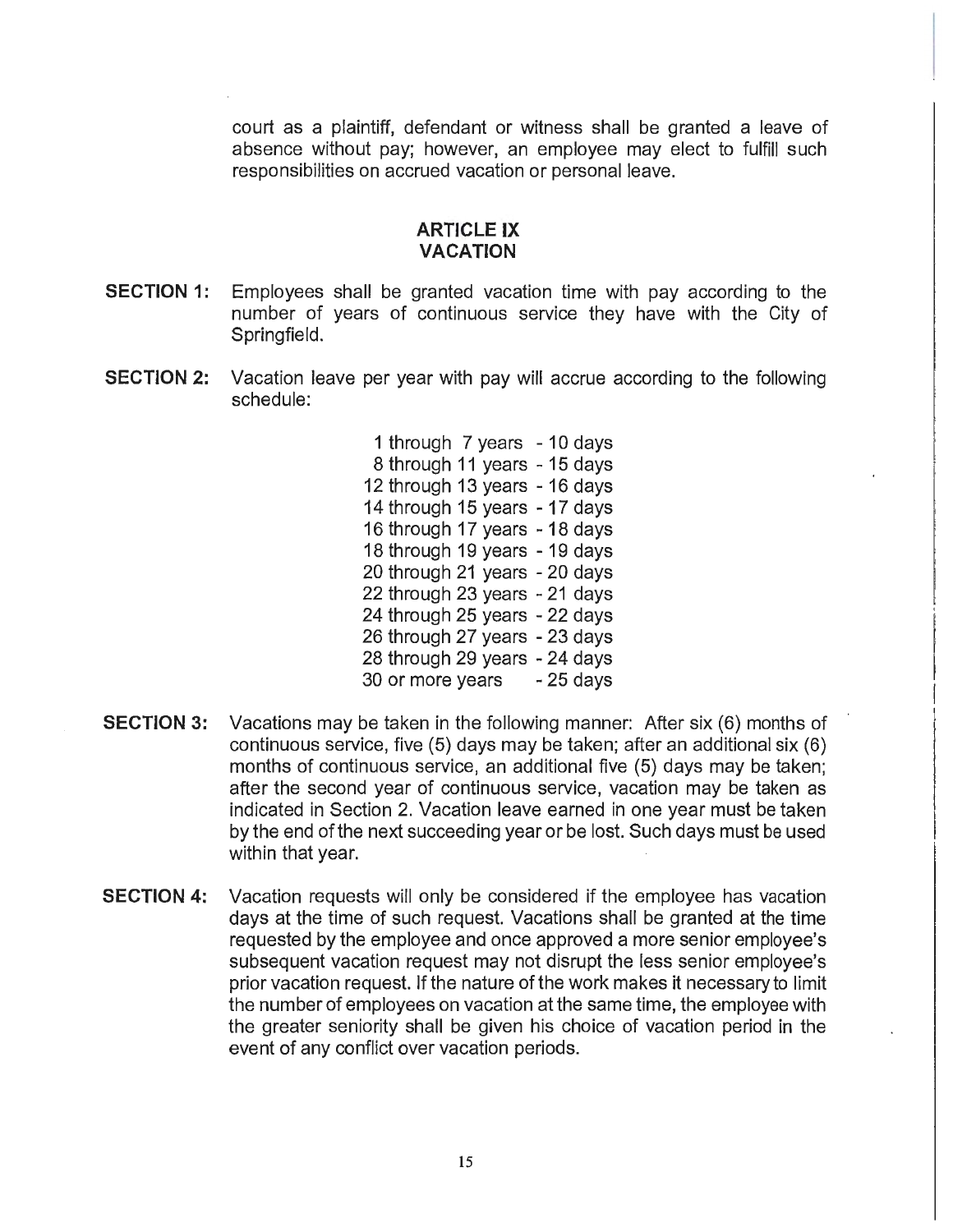**SECTION 5:** If a holiday occurs during the calendar week in which a vacation is taken by an employee, the employee's vacation period shall be extended one (1) additional workday.

### **ARTICLEX WORKING HOURS, OVERTIME AND SHIFT WORK**

- **SECTION 1:** Eight hours shall constitute a regular day's work and forty hours a regular week's work, Monday through Friday, inclusive. The starting time shall be 7:00 a.m., Sunday through Saturday, however time may be adjusted one hour either direction with prior agreement of the crew, the union and management. A thirty (30) minute intermission for lunch shall be near the midpoint of the shift. The thirty (30) minute lunch intermission time shall be defined as the period between the time work stops on the job site to the time work starts on the job site. The workday is defined hereinabove shall be exclusive of this thirty (30) minute time period.
- **SECTION 1A:** The Employer may establish another regular work week for a minimum number of individuals provided the Union shall be notified. However, there shall be no changes in work week solely for the purpose of avoiding the payment of overtime. Temporary employees may perform work similar to that being performed by bargaining unit members. Temporary operating engineers hired by the City will be selected by the Union. Temporary employees who are unsatisfactory to the City will be terminated and the Union will be requested to select another temporary employee if the City requires such services. Temporary employees will be paid the prevailing wage as certified by the Illinois Department of Labor.
- **SECTION 1B:** All persons covered by this agreement shall leave headquarters for the job site as soon as practicable after the regular starting time. Employees shall cease work at the job site in time to return to headquarters for quitting time. Lunch will be taken at the job site whenever practicable or at the nearest available CWLP facility within a five-minute drive from the job site.
- **SECTION 2:** All prearranged overtime work shall be paid for at the time and one-half rate. Ten (10) hours notice or four (4) working hours notice constitutes sufficient time to classify overtime as being prearranged. All other overtime work and work performed on Sundays and holidays shall be paid for at the double time rate.

Any employee working three (3) hours after the regular quitting time shall be allowed no more than one (1) hour at the overtime rate of pay for supper period. Any employee working more than two (2) hours prior to the start of his regular shift shall receive a breakfast allowance.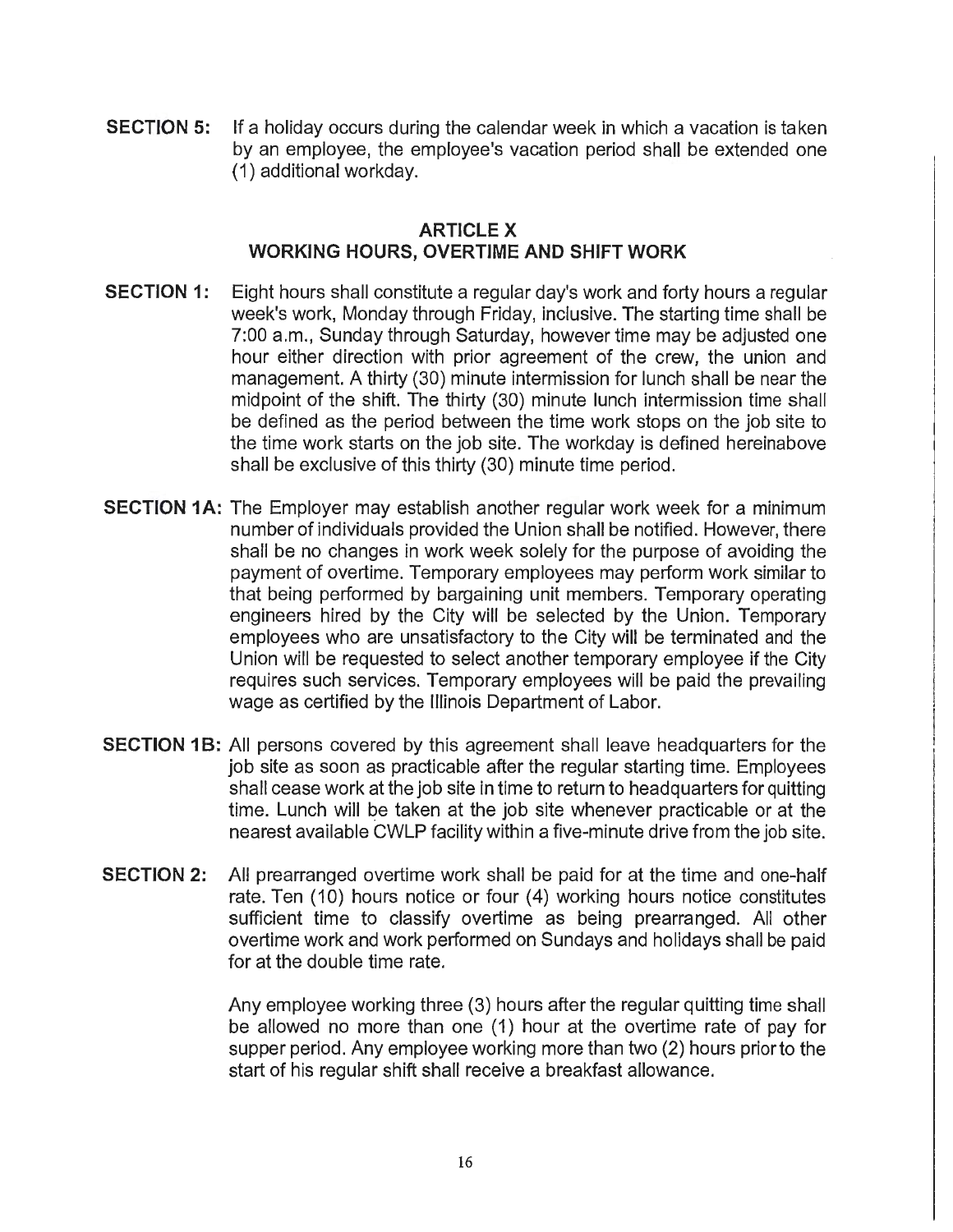A minimum of four (4) hours at double time rate shall be paid to all employees who are required to report to work two (2) or more hours before regular starting time. If required to report less than two (2) hours before start, they shall receive double time pay until the regular starting time.

All meals will be paid at the rate of \$12.00 per meal on the employee's next appropriate paycheck.

Employees shall be paid for all overtime. An employee may be granted compensatory time off in lieu of overtime pay at the applicable overtime rate up to a maximum of 80 hours per contract year. Overtime hours may be split between compensatory time and pay at the employee's discretion. The employee will be notified by the Supervisor during the pay period if additional compensatory time has been approved. Compensatory time shall be taken in four-hour increments, at the beginning of the workday or the beginning of the second half of the workday, subject to the approval of the supervisor. Employees must give notice to his Superintendent at least twenty-four hours prior to the start of the shift he desires to use compensatory hours. Compensatory hours not used shall be liquidated in cash on April 30 of each year.

**SECTION** 3: All overtime not otherwise specified shall be paid at the double time rate. If called back after regular quitting time, no less than four (4) hours on double time basis will be paid.

> All employees who have worked their regular eight (8) hour shift and continue working or are called back to work before having eight (8) hours of rest and work an additional eight (8) hours immediately preceding their next regular shift shall receive eight (8) hours of rest from the time they are released from work until required to return to work. If called back to work before having eight (8) consecutive hours off duty (rest period) employees shall have the option to accept or decline the call back. If the employee accepts the call back, they shall be paid the double time rate for all hours worked until the regular starting time.

> Employees will be paid for the hours of the above rest period that fall in their regular work shift. Employees will be required to return to work for any hours remaining in their regular shift after receiving eight (8) hours of rest or request benefit time off.

> Employees may use compensatory time in one (1) hour increments for any remaining regular shift hours. The use of compensatory time in one' ( 1) hour increments applies only to Article X, Section 3 of this contract.

**SECTION 4:** Work may be performed in shifts at the election of the Employer, but in no case for less than three (3) consecutive working days. The starting time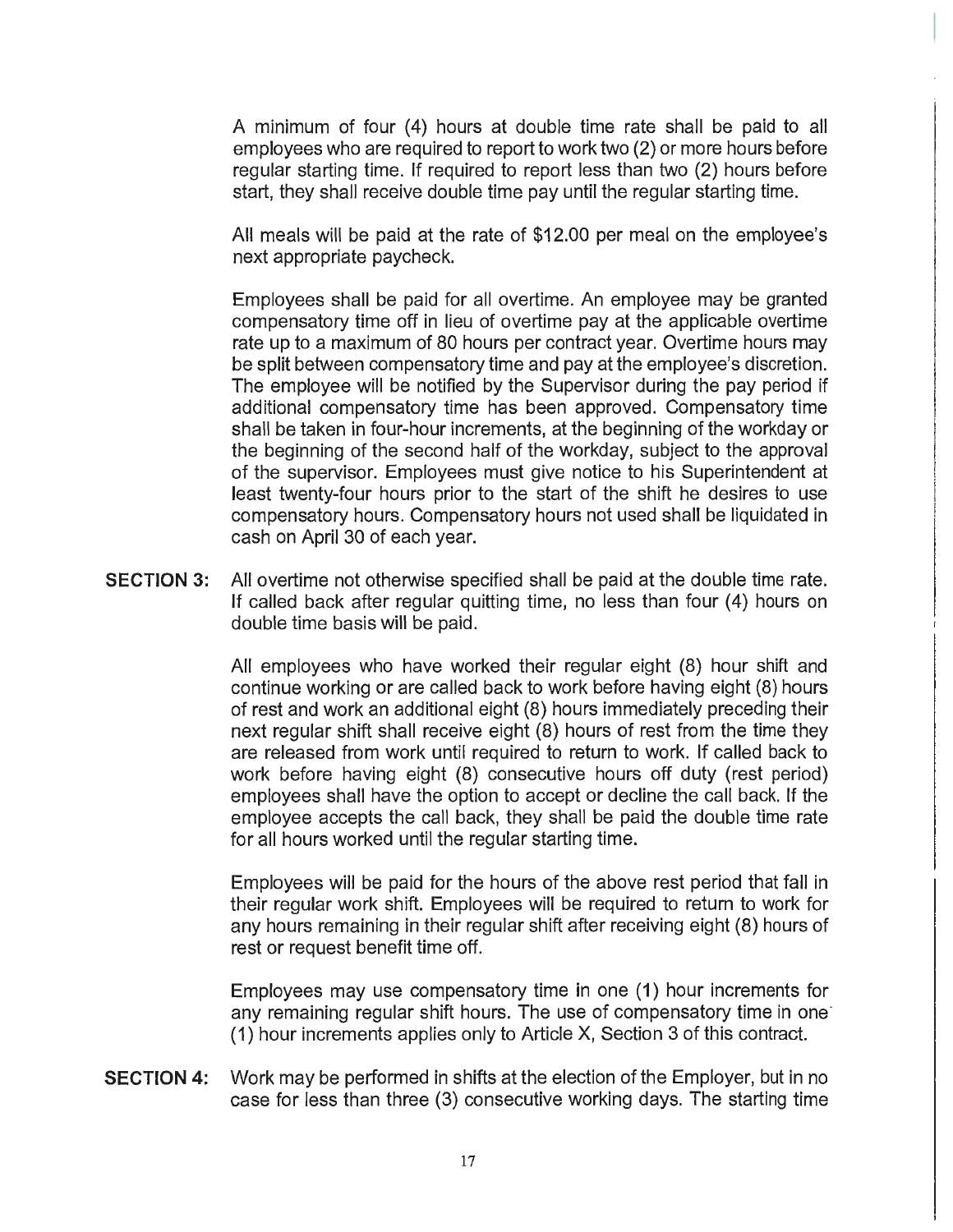for the first shift of a two-shift job shall be by agreement between CWLP and the Business Representative. The starting time on a three-shift job shall be 8:00 a.m., which shall be regarded as the first shift on the calendar day. On all shift work the first shift shall end at 4:00 p.m.

- **SECTION 5:** When two or more shifts are worked, eight (8) hours shall constitute a shift and the employees engaged in multiple shift work shall be given a onehalf hour lunch period, starting at the midpoint of the shift, with no deduction in pay. Shift work from Sunday midnight to Friday midnight shall constitute a regular week's work and any time worked from Friday midnight to Sunday midnight, or in excess of regular shift hours, shall be paid for at the applicable overtime rate specified in paragraph C of the article. On a two-shift job no more than one ( 1) hour shall elapse from the ending of the first shift and the beginning of the second shift. There shall be no time allowed between shifts on a three-shift job. The rate of pay for the second shift shall be twenty-five cents per hour above the regular rate, and the rate of pay for the third shift shall be twenty-five cents per hour above the regular rate.
- **SECTION 6:** Where the employer elects to work two (2) shifts on excavation, each shift shall be no less than ten (10) hours and in no case less than three (3) consecutive workable days duration. This paragraph shall apply only during the period April 1 to October 31.
- **SECTION** 7: Compensation shall not be paid more than once for the same hours under any provision of this Agreement.

### **ARTICLE XI LAYOFF AND RECALL**

**SECTION 1:** The employer may lay off any employee within the unit whenever such action is made necessary by reason of shortage of work or funds. However, no employee within the bargaining unit shall be laid off while there are temporary, part time or probationary employees serving in the same classification for which the employee is eligible and available.

> In the event that layoff is necessary, employees will be laid off in accordance with their seniority and their ability to perform the remaining work available without further training.

> An employee laid off shall be notified in writing no later than (20) workdays prior to the period of layoff.

> An employee shall not earn vacation or sick leave accrual or personal days during the period of layoff.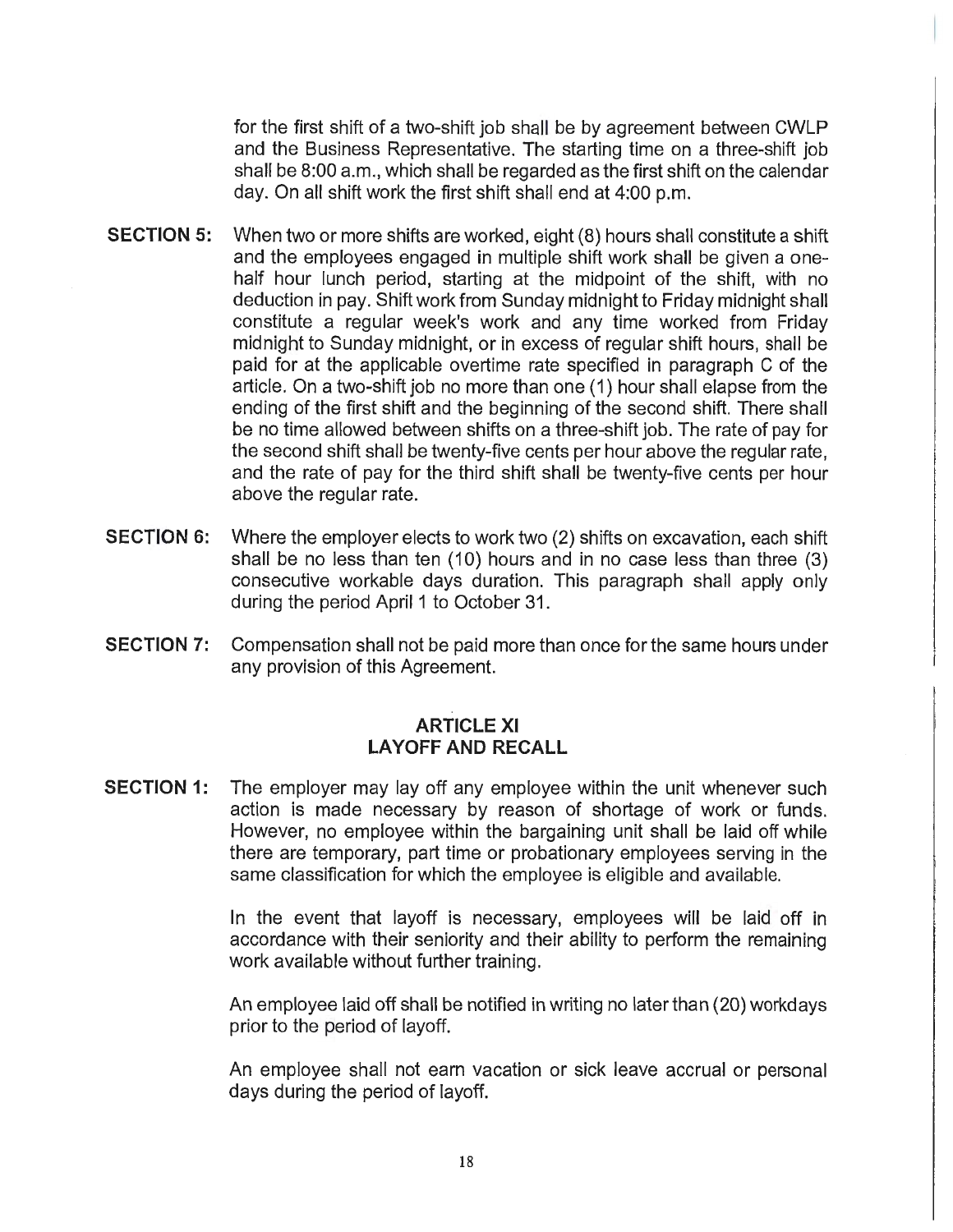**SECTION 2:** The names of employees laid off shall be placed on a recall list for a period of sixty (60) months.

> Employees who are eligible for recall shall be sent Notice of Recall to the employee's last reported address by certified mail/return receipt requested. The employee shall notify the Employer of their intention to return within ten (10) working days after receipt of a Notice of Recall.

### **ARTICLE XII HOLIDAYS**

**SECTION 1:** The following paid holidays shall be observed on the dates of their official observance by the City of Springfield and together with Sundays, shall be regarded as legal holidays.

> New Year's Day Martin Luther King Day Lincoln's Birthday Good Friday Memorial Day Juneteenth

Independence Day Labor Day Veteran's Day Thanksgiving Day Day Following Thanksgiving Christmas Day Day before or after Christmas as designated annually by City Council

No work shall be performed on Labor Day, except to save life or property. When the holiday falls on Sunday, it shall be observed on Monday, except Juneteenth, which shall only be observed as a paid holiday when it falls on a weekday.

### **ARTICLE XIII UNION BUSINESS REPRESENTATIVE AND STEWARD**

- **SECTION 1:** The Business Manager or Business Representative of the Union may be granted the privilege to visit any job at any time to consult with the steward on the job or confer with the Employer or his representatives. Further than this there shall be no interference except for observation or in cases of emergency or necessity. General consultations with employees, when desirable, shall be held before starting time, at noontime, or after quitting time.
- **SECTION 2:** The Union shall appoint a job steward who shall represent employees. The Union shall be responsible to notify management of the person representing the Union as job steward and whenever a change in job steward is made, the Union will notify CWLP of this change.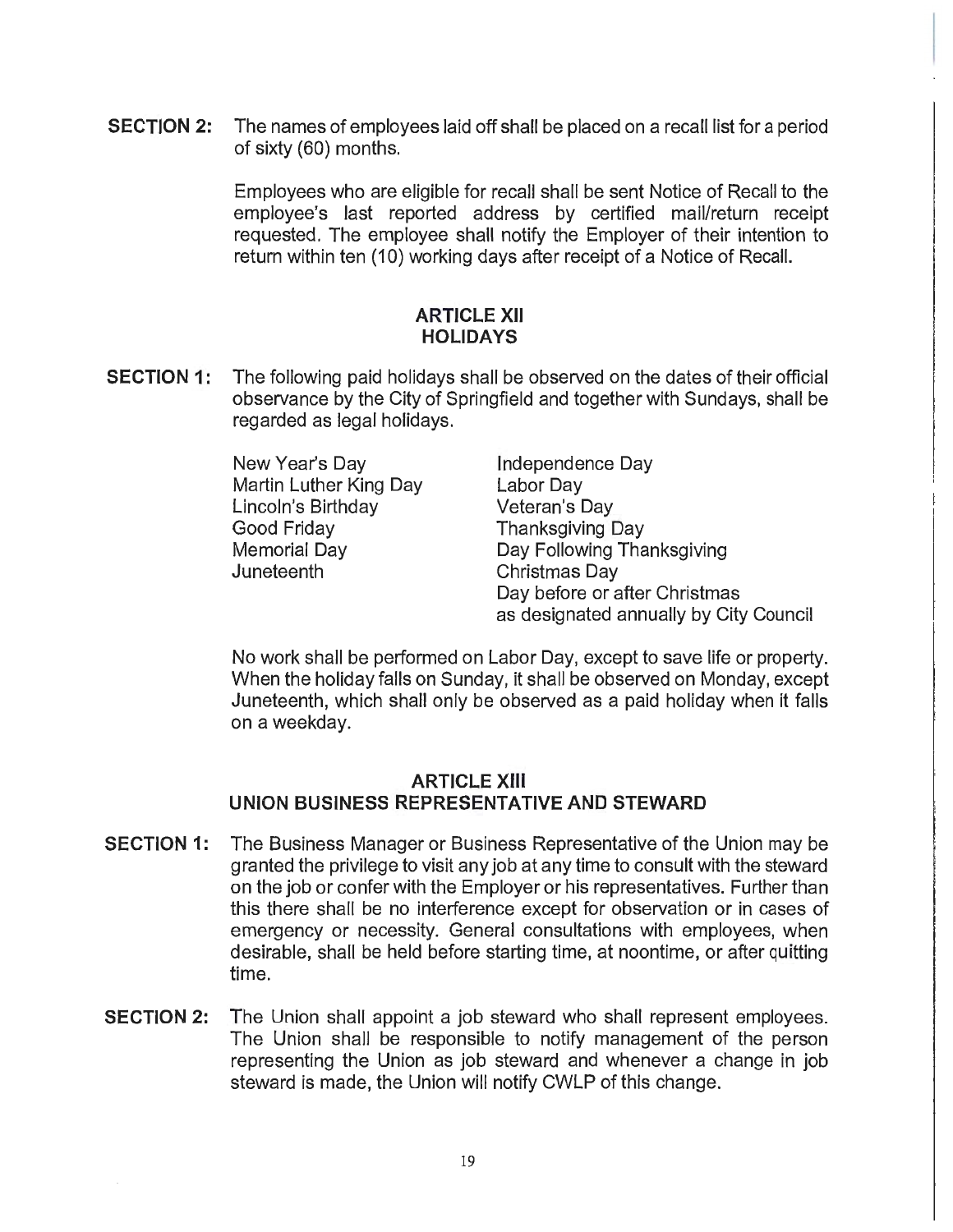### **ARTICLE XIV EQUIPMENT AND SAFETY**

**SECTION 1:** The Employer shall provide reasonable heat and reasonable protection for his employees who are covered by this agreement; said protection shall include but not be limited to umbrellas, heat houses, and protection from falling debris. An adequate supply of fresh water, property cooled in season, along with disposable individual drinking cups shall be made available at all times by the Employer in order that the health and physical welfare of their employees might be protected, and they shall be allowed to avail themselves of the drinking water so supplied. A boatman shall be employed at all times when employees covered by this Agreement are working on or over water, on navigable streams and lakes where the Union and Employer deem it necessary to comply with safe practices.

> CWLP shall provide safety shoes or boots where employees are required to wear them. Where safety boots are provided employees shall wear them at all times. These items will be replaced as needed but only upon return of the damaged or worn-out safety boots or shoes and only if CWLP agrees upon the need for replacement. Employees shall be expected to take due care of these items. Personnel shall have the option to select the brand and type of safety shoes or boots from a selection furnished by CWLP. The determination of need for replacement shall rest with their respective superintendent.

All provisions of the State and Federal Safety Act shall prevail.

- **SECTION 2:** All employees shall be required to furnish and wear the following clothing items:
	- 1. Plain long or short sleeve shirts (sleeveless are acceptable; sweatshirts are acceptable. Jeans (11 oz. or heavier) or current work pants (any color). Employees will receive a \$400.00 clothing allowance each year. Clothing must be in original condition without alterations (i.e., cutoff jeans or cutoff sleeves are unacceptable; printing or writing on clothing is unacceptable unless purchased from the Utility.
	- 2. One (1) pair of insulated bibs will be issued to all employees. Insulated bibs (of Carhartt quality) and high visibility jackets will be replaced on an as needed basis upon return of the damaged orwornout item and if the Employer agrees upon the need for replacement.
- **SECTION 3:** In regards to the installation and utilization of GPS tracking technology on Springfield Office of Public Utilities vehicles, the undersigned parties agree as follows: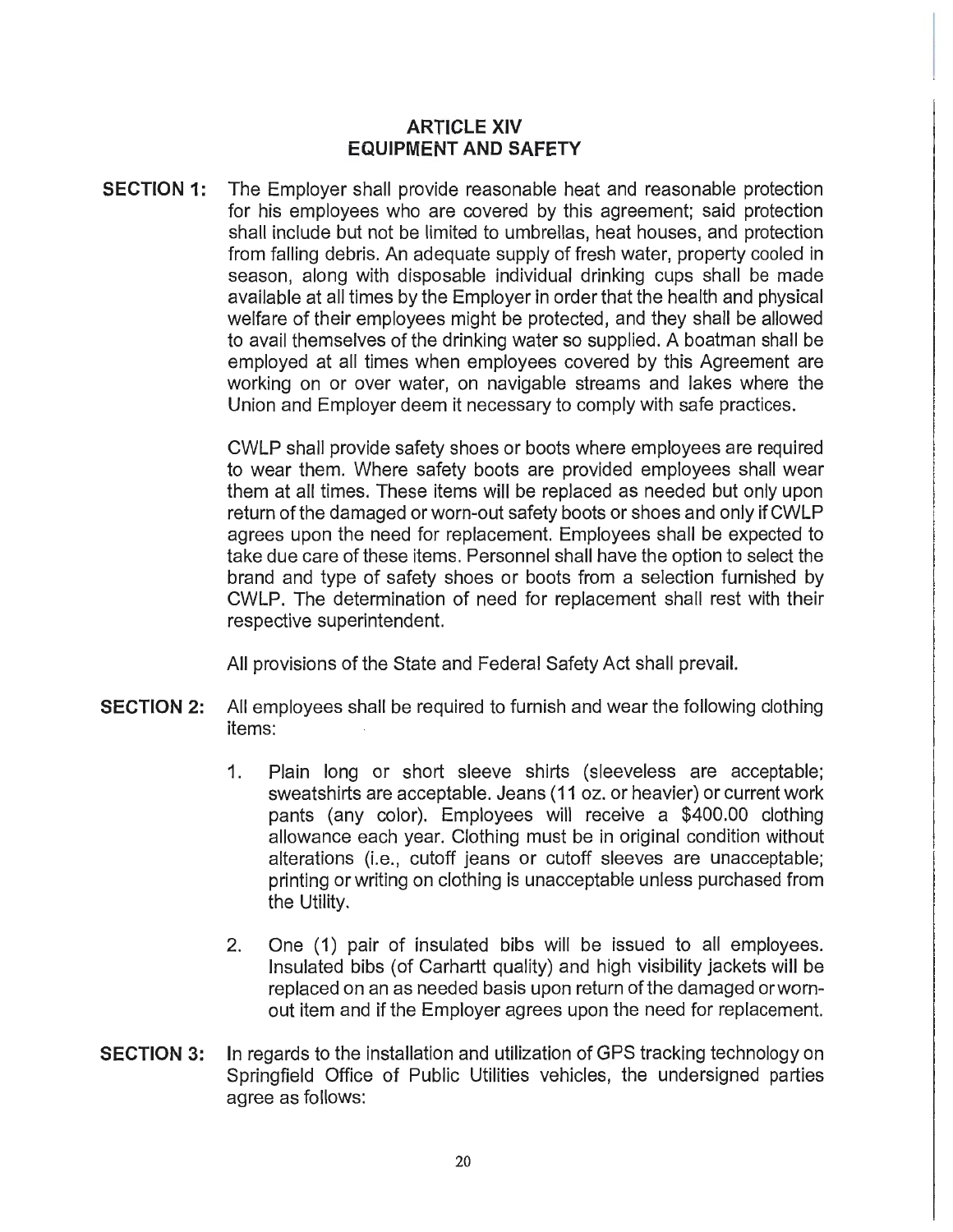- 1. The intended purpose of such equipment is to enhance the operational efficiency of the department, improve services to the public, improve the safety of employees and to ensure compliance with department work rules.
- 2. This technology shall not be made available to the public except as is provided for under state, federal or local laws.
- 3. Employees shall be given a brief overview of the systems capabilities, its intended use, and a copy of this MOU. Thereafter, this MOU shall be incorporated within the Operating Engineers Local Union No. 965 contract. Any vehicle equipped with this technology shall have a notice affixed to the interior notifying employees that it is so equipped.
- 4. The parties agree that GPS equipment may be used to verify the guilt or innocence of an employee that the employer has a bona-fide reason to suspect the employee of misconduct. Such equipment will not be utilized to harass employees but will be used to monitor employees' work progress and work locations. In the event that data retrieved from the GPS system is used to support the employer's decision to discipline an employee, the union shall be provided with copies of all data pertinent to the contemplated discipline pursuant to any Pre-Deprivation Meeting.
- 5. In the event the employer elects to upgrade or enhance the GPS system, beyond regular software upgrades, the union shall be given advance notice and the right to bargain over the impact of such changes where appropriate.
- **SECTION 4: Safety Incentive.** Effective May 1, 2017, all employees covered under this agreement who work safely in accordance with all safety rules and have no lost time accidents or OSHA recordable injury in a year, shall receive an annual safety incentive on April 30. Should all members achieve the safety incentive, then those who achieved the safety incentive shall receive the additional group incentive amount as stated below. The incentive shall be administered annually as follows:

| Years     | Individual | Group |
|-----------|------------|-------|
| $1 - 5$   | \$200      | \$150 |
| $6 - 10$  | \$250      | \$200 |
| $11 - 15$ | \$300      | \$250 |
| $16 - 20$ | \$350      | \$300 |
| $21 - 25$ | \$400      | \$350 |
| $26 - 30$ | \$450      | \$400 |
| $30+$     | \$500      | \$450 |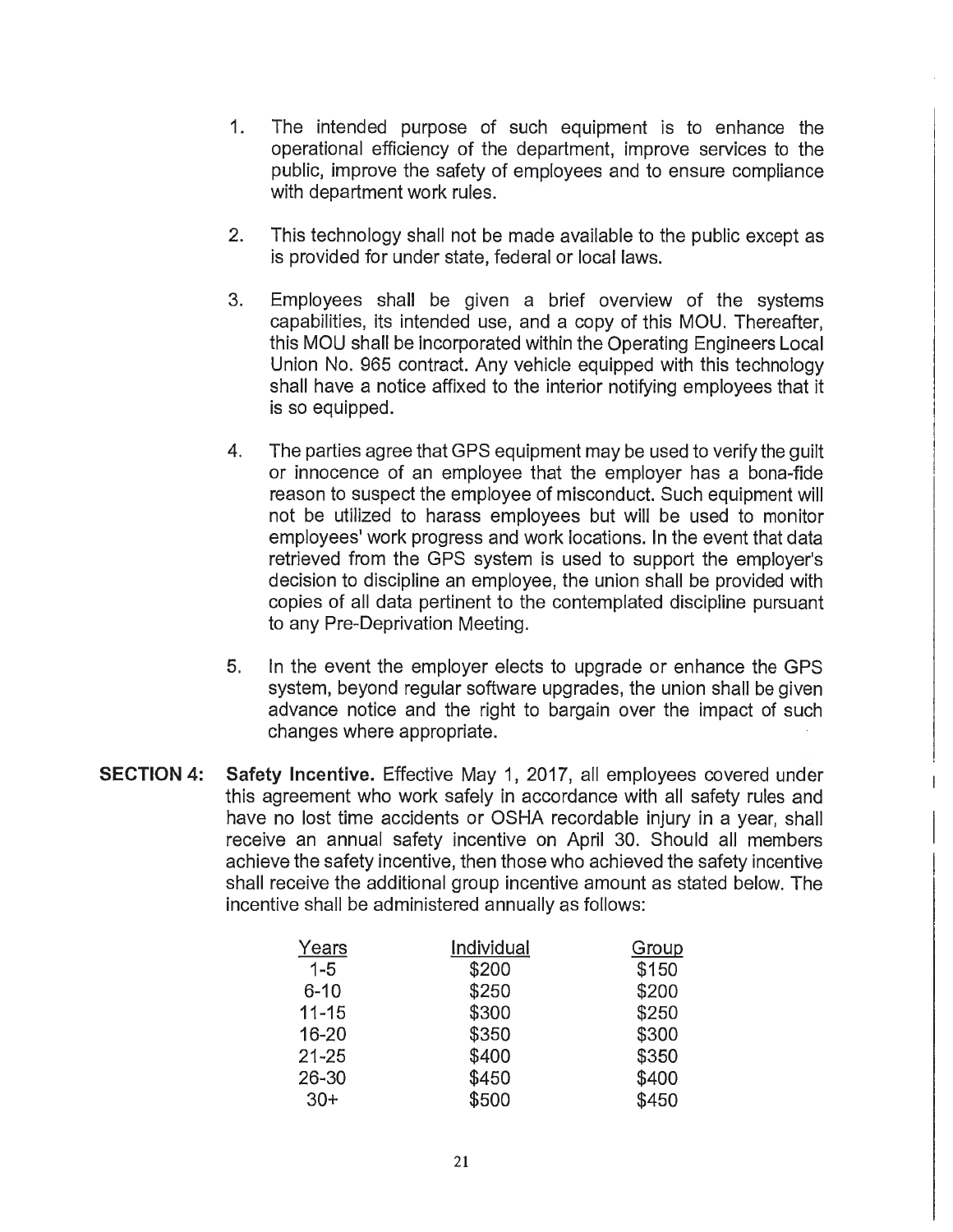Years refer to the number of years of safe work in succession. The incentive is capped at 30 years. Employees who are disciplined for violation of a safety rule but who work without a lost time accident or OSHA recordable injury will receive 50% of the initiatives. Years prior to 2017 do not count for purposes of determining the incentive.

### **ARTICLE XV DRUG TESTING**

## **POLICY STATEMENT**

The Union and the Employer agree that the use of illegal drugs, and the abuse of legal drugs by anyone presents unacceptable risks to the safety and well-being of other employees and the public, invites accidents and injuries, and reduces productivity. In addition, such conduct violates current City regulations and the reasonable expectations of the public that the employees who serve and protect them obey the I aw and be fit and free from the adverse effects of drug abuse. In the interest of employing persons who are not impaired by drug abuse in the performance of their jobs, and for the safety and wellbeing of employees and residents. the Employer will establish a program that will allow the Employer to take the necessary steps, including drug testing, to eliminate such abuse by such employees.

### **DEFINITIONS**

A. "Drug(s)" shall mean any controlled substance listed in the Illinois Compiled Statues, Chapter 720, Act 570, known as the Controlled Substances Act, for which the person tested does not submit a valid prescription. Thus, the term "drug(s)" includes both abused prescription medications and illegal drugs. For the purposes on Random Drug Testing only, "drugs" shall mean:

Amphetamines

Cocaine

Marijuana

**Opiates** 

**PCP** 

6-Acetylmorphine

Ecstasy

**Oxycodones**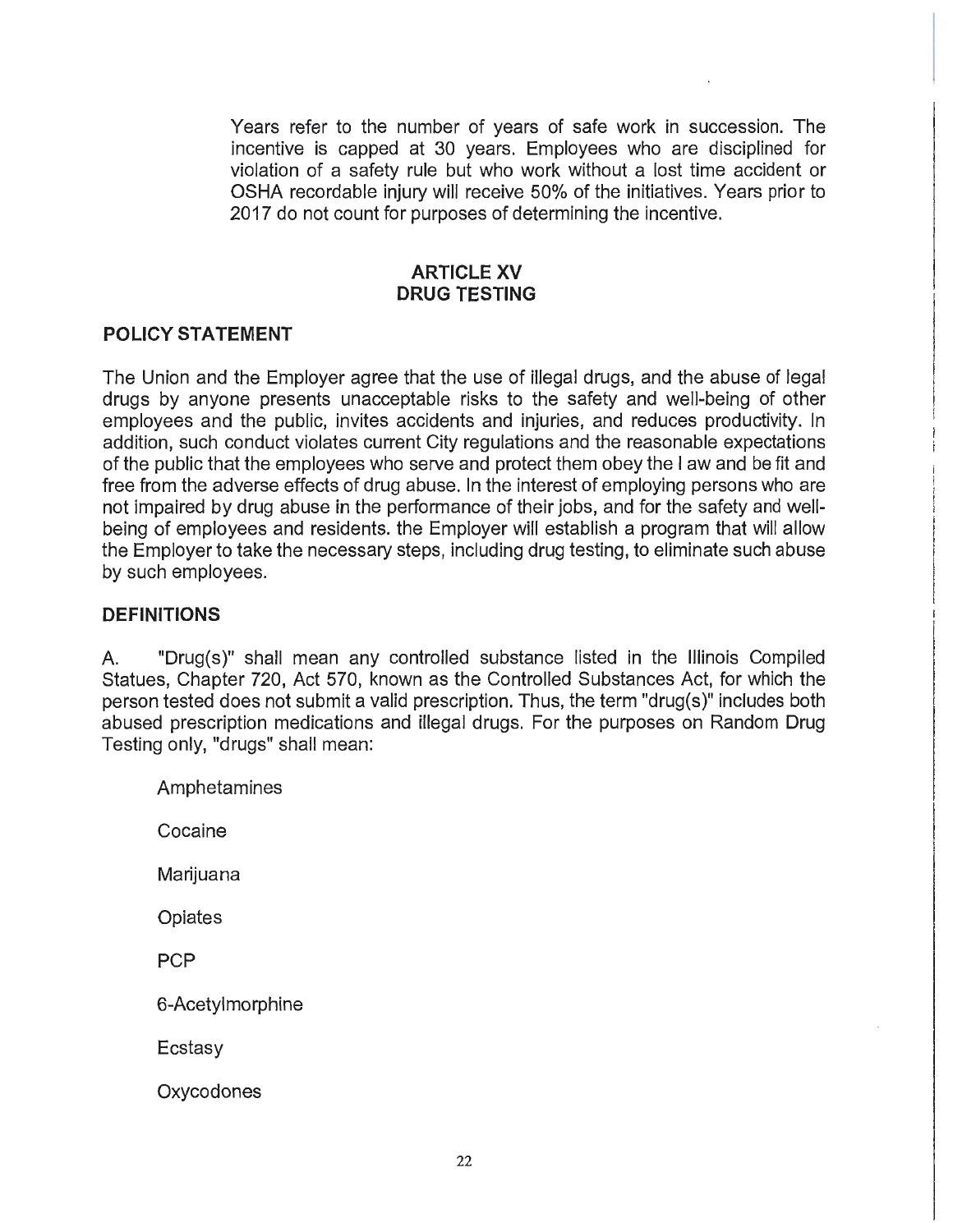# Semi-Synthetic Opiates

B. "Impairment" due to drugs shall mean a condition in which the employee is unable to properly and safely perform his/her duties due to the effects of a drug in his/her body. Where impairment exists, incapacity for duty shall be presumed.

C. "Positive Test Results" shall mean a positive result on both an initial screening test and confirming test. If the initial test is positive, but the confirming test is negative, the test results will be deemed negative, and no action will be taken. A positive confirming test result is one where the specimen tested contained drug or drug metabolite concentrations at or above the concentration level specified in the Section outlining Drug Testing Standards below.

D. The term "drug abuse" includes the use of any controlled substance which has not been legally prescribed and/or dispensed, or the abuse of a legally prescribed drug for which a valid, prescription cannot be documented, which results in evidence of impairment while on duty.

E. The term "employee," for the purposes of this article only and not for any other collective bargaining language purpose, shall include all employees covered under Operating Engineers Local Union No. 965.

F. The term "refusal" shall mean an employee's unwillingness to submit to testing, including an inability to provide a urine specimen within twenty-four (24) hours of a proper request to provide said sample, unless the employee can supply a credible medical excuse for the inability to supply a urine specimen.

# **ADMINISTRATION OF TESTS**

# **A. Educating Employees Regarding Drug Testing**

All eligible employees of City, Water, Light, and Power will receive a copy of the Employer's drug testing policy. Employees will be provided with information concerning the impact of the use of drugs on job performance. In addition, the Employer will educate and inform the employees on the testing procedure and the consequences of testing positive for drug use/abuse. All newly hired employees will be provided with this education and information. No employees shall be tested unless this education and information has been provided to him/her.

# **B. Reasonable Suspicion Testing**

1. Reasonable suspicion exists if specified objective facts and circumstances warrant rational inferences that a person is using, in possession of, and/or is individually impaired due to the abuse of drugs. Reasonable suspicion will be based upon the following: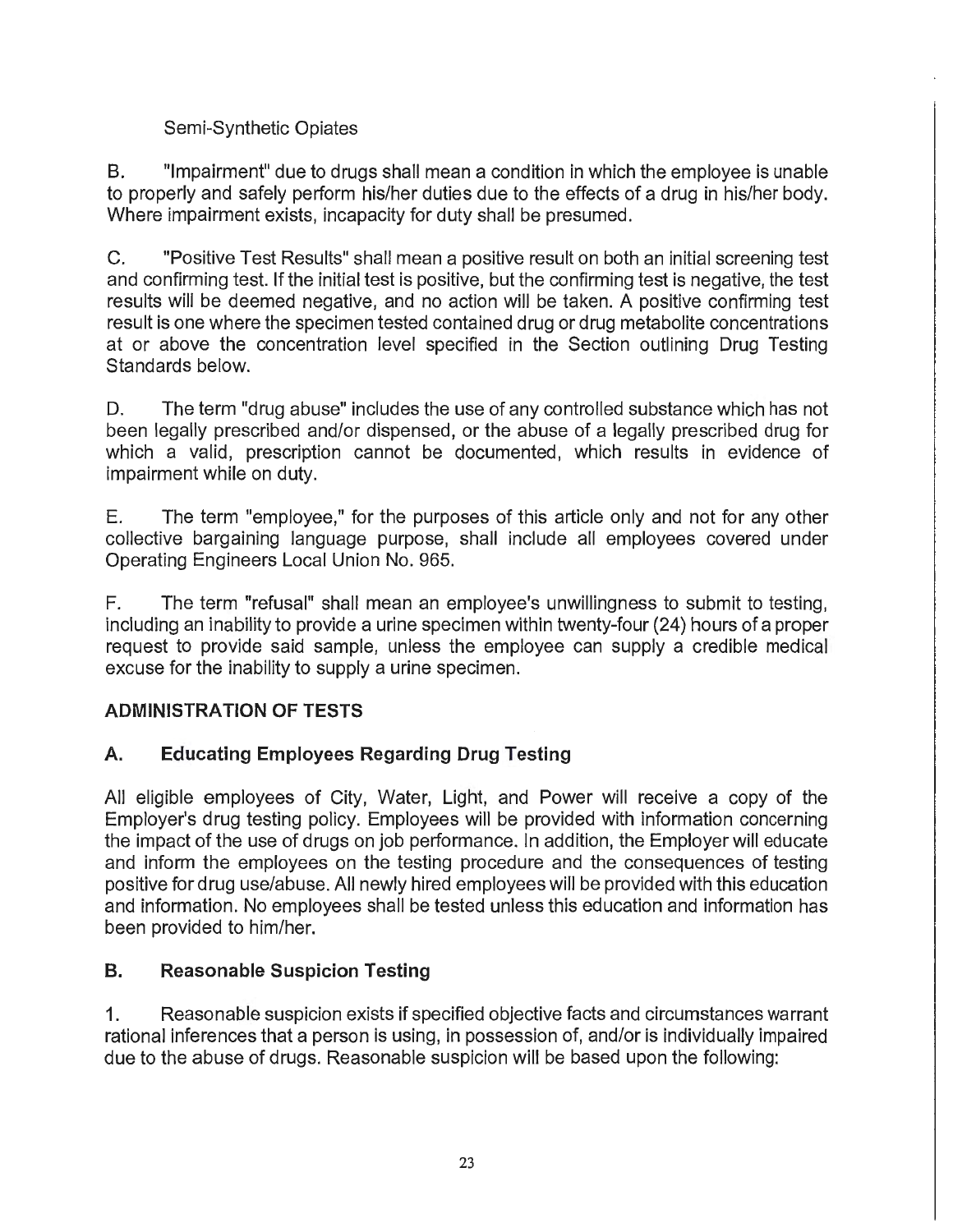- a. Observable phenomenon, such as direct observation of use, possession, and/or the evidence of individual symptoms of impairment resulting from using or being under the influence of drugs; and/or
- b. Information provided by an identifiable (including name). reliable and credible source, which can be independently corroborated. Information has to be given to the individual or his designee.

2. Where there is reasonable suspicion that an employee is under the influence of drugs or there is evidence of impairment while on duty, that employee may be required to report for drug testing. The Director or Human Resources shall determine if reasonable suspicion exist.

## 3. Alcohol Testing

A CDL required employee shall be tested for alcohol only if reasonable suspicion has been established as outlined under "Reasonable Suspicion Testing." Failure by the employer to do so shall negate any adverse action taken against the employee regardless of the outcome of any test.

Given the nature of the testing, the employee shall be driven to a mutually agreed upon testing site by the Union president or a union designee.

An initial "screen test" shall be conducted first. Any result less than .025 shall be considered a negative test. If the alcohol concentration is .025 or greater. a second or "confirmation test" must be conducted. The test shall be by "Evidential Breath Test (EBT) device. that prints out the results, date, time, a sequential test number, name, and serial number of the EBT. The test must be conducted by a "Breath Alcohol Technician" who is trained to operate the EBT and is proficient in all breath alcohol testing procedures.

Any CDL required employee who tests higher than .025 but less than .04 shall cause the employee immediately from driving for at least 24 hours. I f the employee cannot perform any non-safety sensitive task or function due to unavailability, that employee will be placed on unpaid administrative leave until the 24 hour period ends. CDL required employees with a .04 or higher shall be subject to the disciplinary process as outlined in this article.

# **C. Random Drug Testing**

1. When the Human Resources Department selects a testing date, that department shall then contact the Director or his designee, and then contact the President of the Union, or such other individual as has been previously. designated in writing by the President, the morning of the date selected to inform them that random testing will be done that date. It shall be the obligation of the Union representative to promptly come to the office of the Director to participate in a selection of randomly selected employees. The Union President or his designee shall draw the group.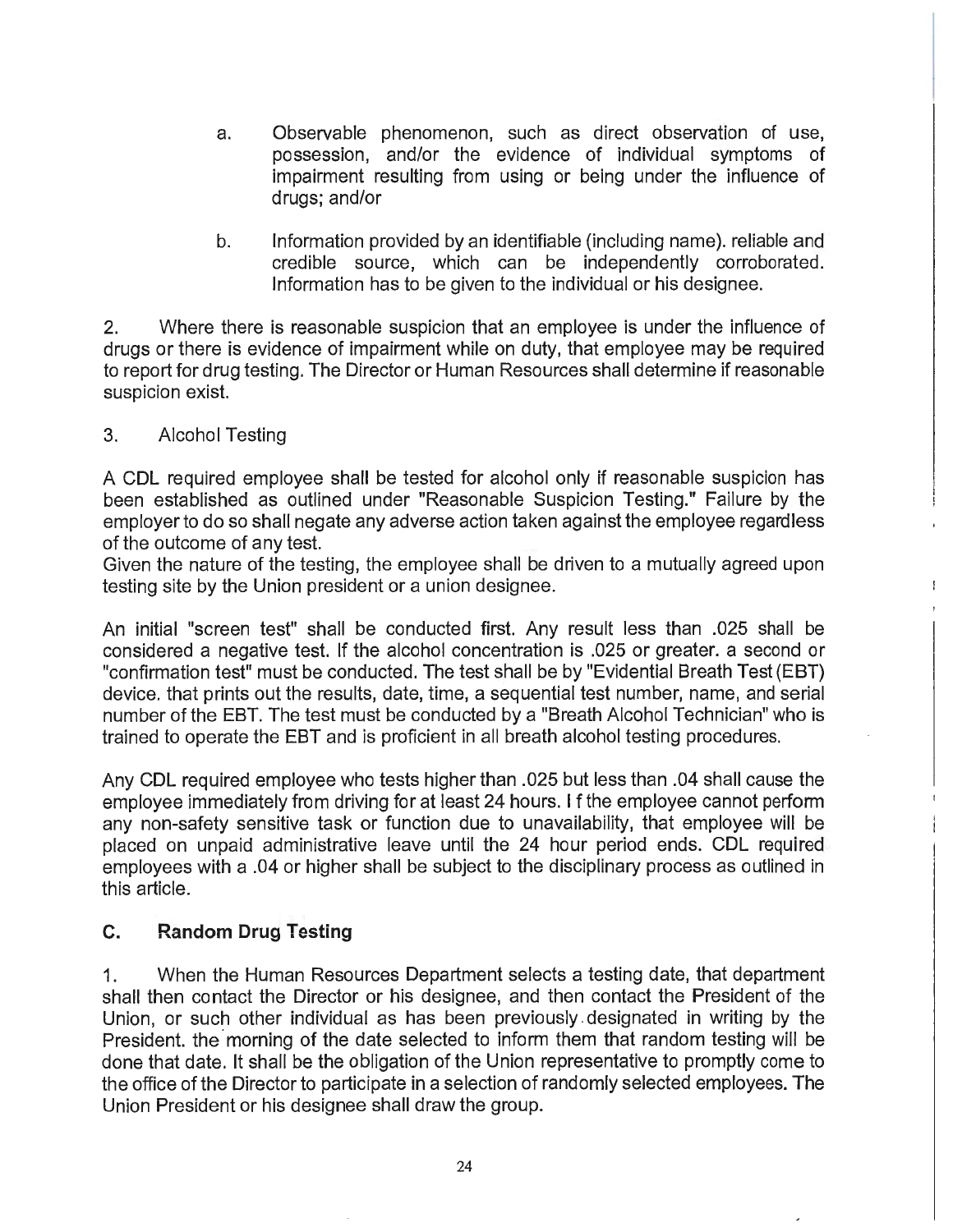No employee shall be randomly selected more than once until all other employees have also been selected without consideration of time between random selections.

2. All employees on duty at the moment of the drawing shall be tested regardless of whether it is that employee's regular shift or workday. Any employee not scheduled to work on the day of the testing will be excused from testing that specific day. After the drawing of the group for testing no employee shall be allowed to leave until providing the urine sample.

3. After the drawing the Director or his designee shall order the selected group to report to the testing site as promptly as practical. The group shall drive themselves to the testing site.

4. The employees in the selected group shall provide specimens of urine sufficient to allow for "split sample" collection and processing of the specimens.

5. The testing laboratory or testing facility will test a nine (9) panel drug screen that will only include the following drugs:

Amphetamines

Cocaine

Marijuana

**Opiates** 

PCP

6-Acetylmorphi ne 10 ng/ml

Ecstasy 500 ng/ml

Oxycodones 100 ng/ml

Semi-Synthetic Opiates 500 ng/ml b.

# 6.a. Initial Screening Test Standards

The following initial immunoassay test cutoff levels shall be used when screening specimens to determine the following:

Amphetamines 500 ng/ml

Cocaine metabolites 150 ng/ml

Marijuana metabolites 300 ng/ml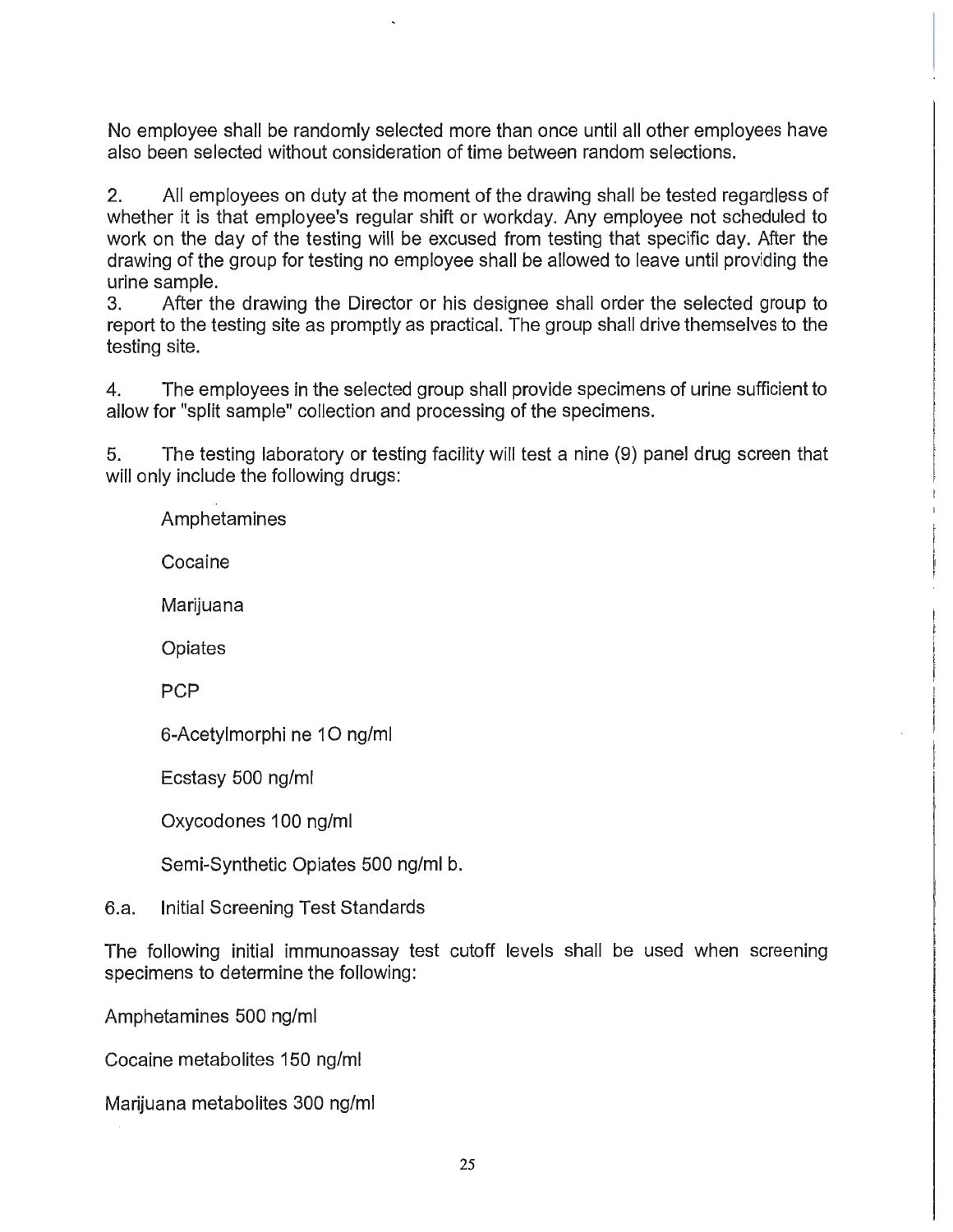Opiate metabolites 2000 ng/ml

Phencyclidine 50 ng/ml

6-Acetylmorphine 10 ng/ml

Ecstasy 500 ng/ml

Oxycodones 100 ng/ml

Semi-Synthetic Opiates 500 ng/ml b.

6.b. Confirmatory Test Standards

All specimens identified as positive on the initial screening test shall be confirmed using GC/MS techniques at the cutoff levels listed below. All confirmations shall be quantitative analysis. Concentrations, which exceed the linear region of the standard curve, shall be documented.

Amphetamines:

Amphetamine 500 ng/ml

'Methamphetamine 250 ng/ml

Cocaine metabolites 150 ng/ml

Marijuana metabolites 150 ng/ml

Opiates:

Morphine 2000 ng/ml

Codeine 2000 ng/ml

Phencyclidine 40 ng/ml

# **D. Testing Procedure (for both Reasonable Suspicion and Random Testing)**

1. This section shall be the procedure for both drug testing under Reasonable Suspicion and Random drug testing.

2. When an employee is ordered to submit to testing (other than random), the Employer shall provide the employee with a written notice of the order prior to testing. The written notice shall set forth all of the objective facts and the reasons for the order to test.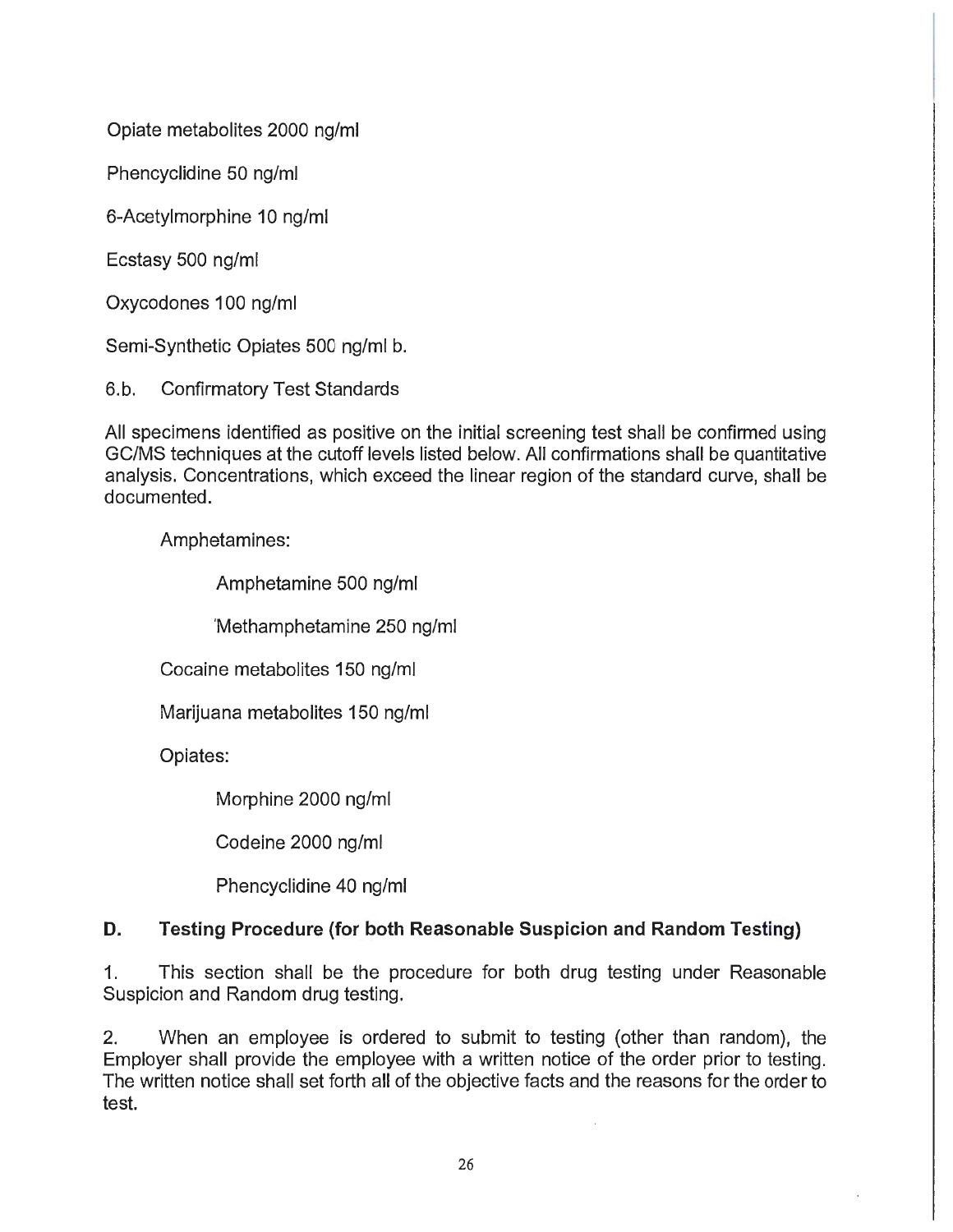3. The employee shall be permitted to consult with a representative of the Union at the time the order is given. The testing procedure shall not be delayed more than ninety (90) minutes due to the unavailability of a Union representative.

4. A refusal to submit to such testing shall be considered a positive test result, which can result in a disciplinary action up to and including discharge. Any employee who takes the test shall not be construed to have waived any objection or rights that he/she may have.

5. Use only a clinical laboratory or hospital facility that is licensed pursuant to the Illinois Clinical Laboratory Act. that has or is capable of being accredited by the National Institute of Drug Abuse (NIDA);

6. Use only a laboratory or facility which uses tamper proof containers, has a chainof-custody procedure, maintains confidentiality, and preserves specimens for a minimum of twelve (12) months.

At the time a urine specimen is given, the employee shall be given a copy of the specimen collection procedures; the specimen must be immediately sealed. labeled and initialed by the employee to ensure that the specimen tested by the laboratory is that of the employee.

7. Collect a sufficient sample of the same bodily fluid or material from an employee to allow for initial screening. a confirmatory test and a sufficient amount to be reserved for later testing if requested by the employee.

8. Collect samples in such a manner as to preserve the individual employee's right to privacy, ensure a high degree of security to the sample and its freedom from adulteration. Employees shall not be witnessed by anyone while submitting a sample.

9. Confirm any employee who tests positive in the initial screening for drugs by testing the second portion of the same sample via gas chromatography, plus mass spectrometry (or "GC/MS") or the equivalent or better scientifically accurate and accepted method that will provide quantitative data about detected drug or drug metabolites:

10. Provide the employee tested with an opportunity to have the additional sample tested by an NIDA accredited clinical laboratory or hospital facility of the employee's own choosing, at the employee's own expense;

11. Provide each employee tested, upon written request, with a copy of all written information and written reports received by the Employer in connection with the testing and the results;

12. Ensure that no employee is subject to any adverse employment action except emergency temporary re-assignment or leave with pay during the pendency of any testing procedure where the employee's re-assigned is required. Any such emergency re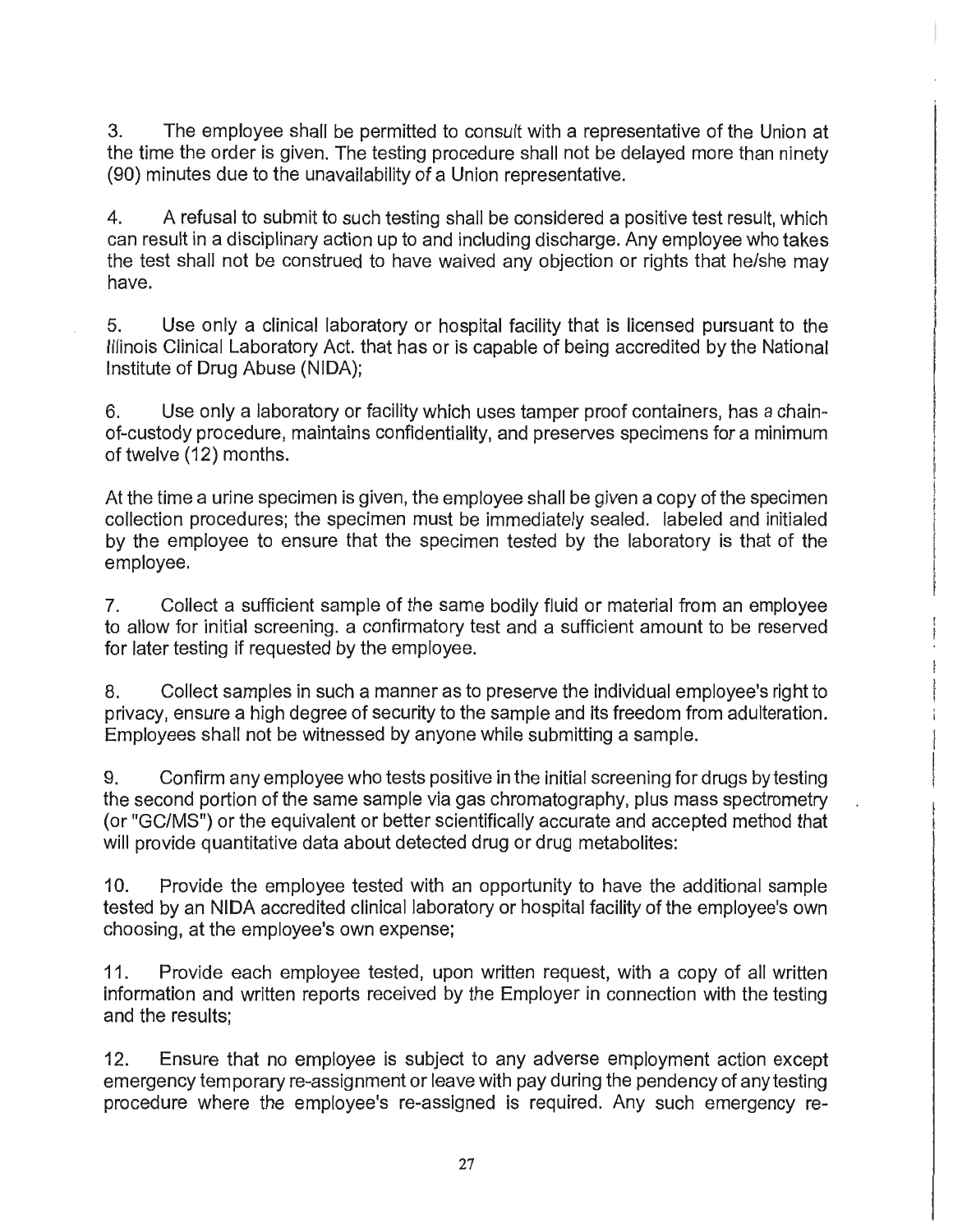assignment or leave shall be immediately discontinued in the event of a negative test result. and all records of the testing procedure will be expunged from the employee's personnel files:

13. Required that the Laboratory or hospital facility report to the Employee when a urine sample is positive only if both the initial and confirmatory test are positive. The parties agree that should any information concerning such testing or the results thereof be obtained inconsistent with the understanding expressed herein. the Employer and the Union shall not use such information in any manner or forum adverse to the employee's interest.

## **E. Post Accident Drug Testing**

Any employee covered under this agreement that is involved in a motor vehicle accident while operating a City owned vehicle while on shift shall be subject to drug testing if:

- a. A citation is written by law enforcement and the enforcing body determines the employee is at fault
- b. Damage in excess of \$10,000.00 occurs to City owned property

c. Any individual claims to be injured including the employee If any of the above situations occur, the employee shall be subject to drug testing as outlined in this agreement.

## **DRUG TESTING STANDARDS (FOR REASONABLE SUSPICION)**

## **A. Initial Screening Test Standards**

The following initial immunoassay test cutoff levels shall be used when screening specimens to determine whether they are positive for the following drugs/classes of drugs:

**Initial Test Level** 

Amphetamines:

Amphetamine 500 ng/ml

Methamphetamine 500 ng/ml

Cocaine metabolites 150 ng/ml

Marijuana metabolites 150 ng/ml

Opiate metabolites: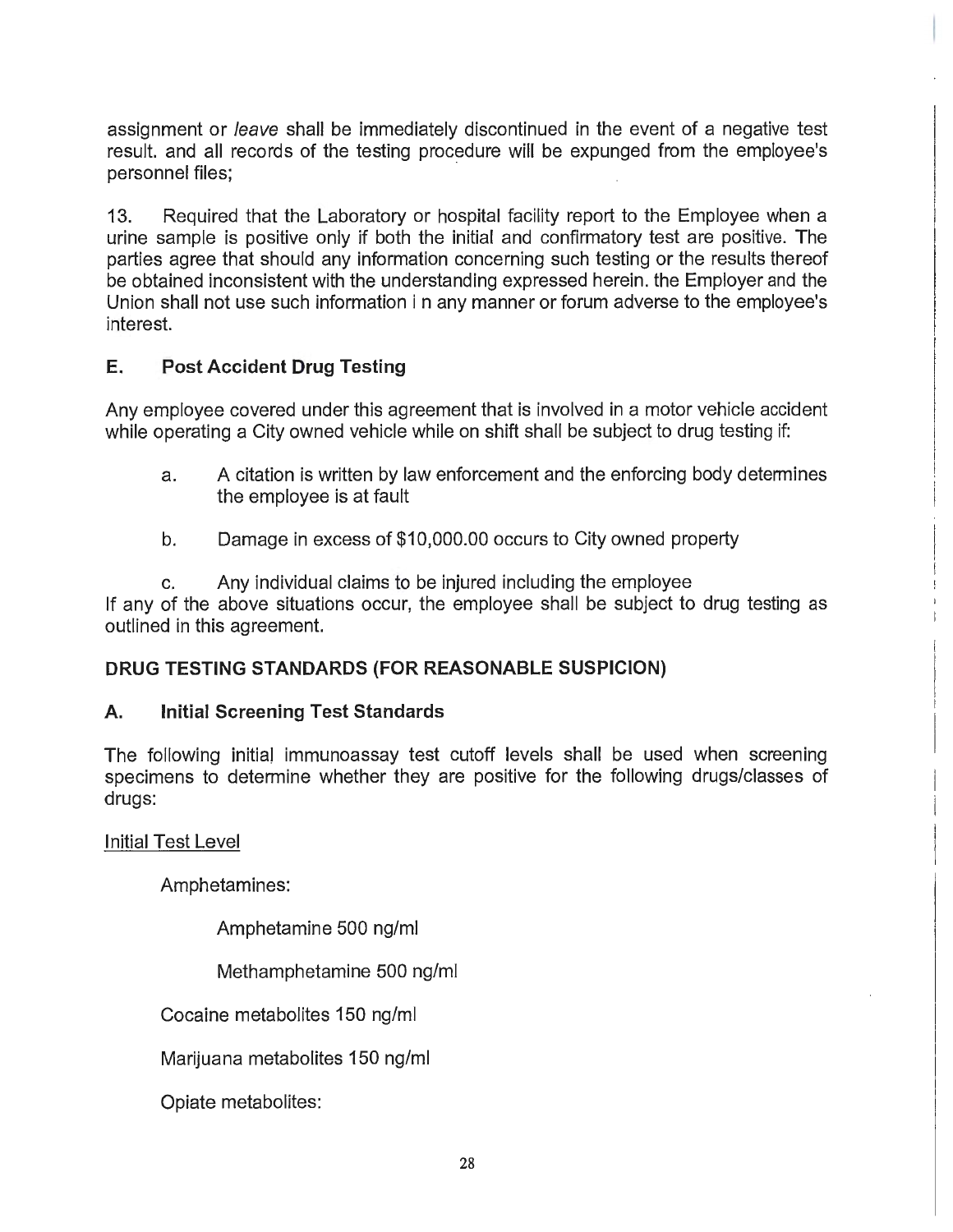Morphine 2000 ng/ml

Codeine 2000 ng/ml

6-Acetylmorohi ne 100 ng/ml

# **B. Confirmatory Test Standards**

All specimens identified as positive on the initial screening test shall be confirmed using GC/MS techniques at the cutoff levels listed below. All confirmations shall be quantitative analysis. Concentrations, which exceed the linear region of the standard curve, shall be documented.

Confirmatory Test Level

Amphetamines:

Amphetamine 500 ng/ml

Methamphetamine 500 ng/ml

Cocaine metabolites 100 ng/ml

Marijuana metabolites 150 ng/ml

Opiate metabolites:

Morphine 2000 ng/ml

Codeine 2000 ng/ml

6-Acetylmorphi ne 10 ng/ml

# **C. Changes in Test Standards**

The cutoff levels as test standards may be amended during the term of this agreement, by mutual written agreement based on newly adopted NIDA screening and confirmatory standards.

# **RIGHT TO CONTEST**

The Union and/or the employee shall have the right to file a grievance concerning any test permitted by this Agreement. Any re-resting of samples by the Union and/or employee shall be at their expense. I f re-testing shows a negative result, then the Employer will reimburse the employee for the expense of re-testing.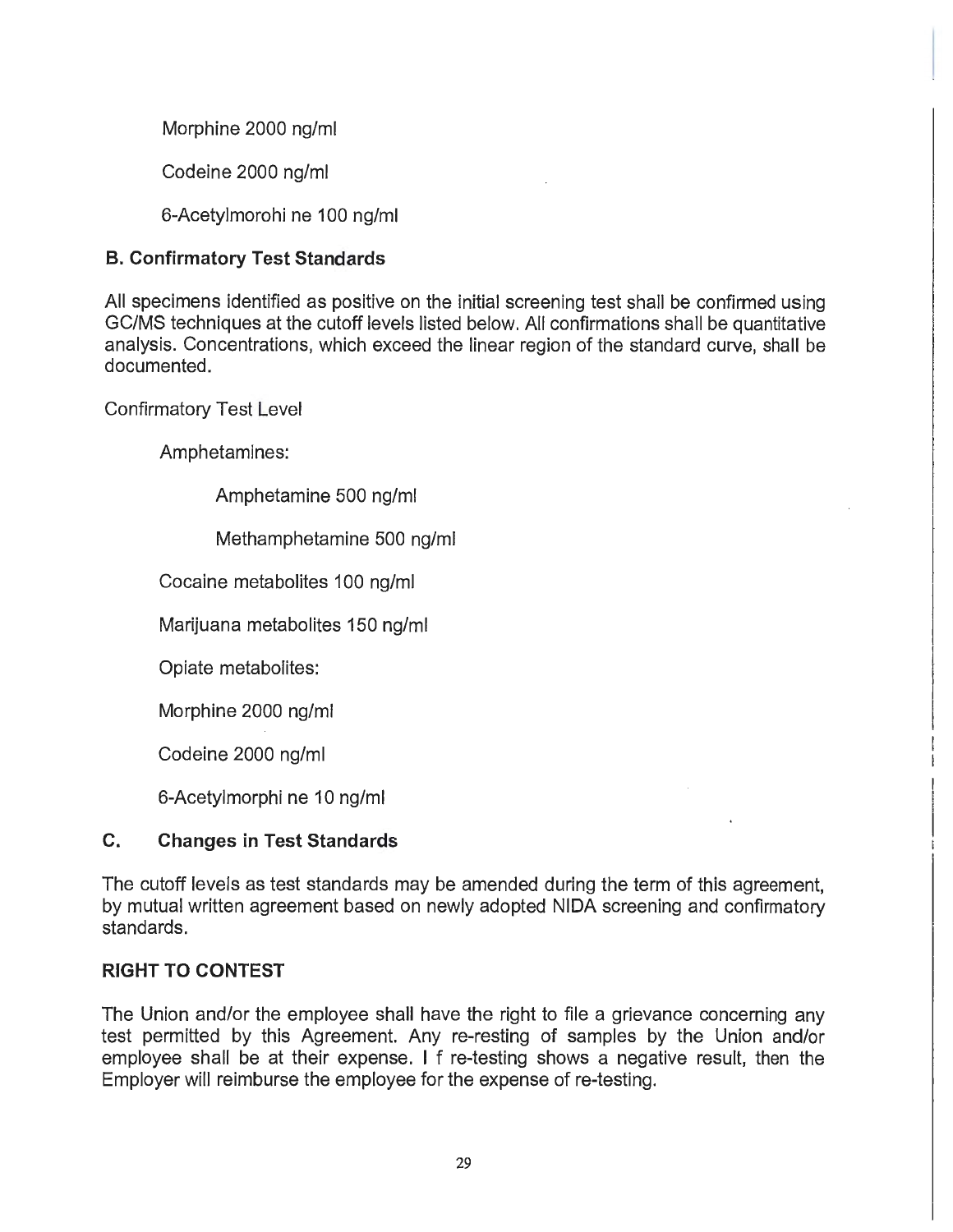# **VOLUNTARY REQUEST FOR ASSISTANCE**

The Employer shall take no adverse employment action against an employee who voluntarily seeks treatment, prior to any drug test being ordered or administered, through the Employer's EAP Program. or through one of the City's health care providers and/or referrals to other recognized or certified programs, for an alcohol or drug related problem. The Employer shall make avail able through its Employee Assistance Program a means by which the employee may obtain referrals, while undergoing treatment or when otherwise unfit for duty in his current assignment. All such requests shall be confidential. When undergoing treatment or when otherwise unfit for duty in his current assignment, employees shall be allowed to use: 1) Accumulated sick leave; and/or 2) Paid leave; and/or 3) Be placed on an unpaid leave pending treatment.

## **DISCIPLINE**

If an employee has positive results from a drug test he/she will undergo professional consultation and evaluation then undergo and complete treatment as prescribed by that professional; however, if the positive result follows a tests administered after an accident with fatalities said employee will be discharged. In all other cases involving a positive result, the employee shall receive a thirty (30) business day suspension.

In the event an employee tests positive again within a twenty-four (24) month period (from date of initial testing), then that employee shall receive a sixty (60) day suspension.

In the event an employee tests positive for a third time within a five (5) year period (from date of initial testing), then that employee shall be discharged with one exception:

If the normal procedure would lead to the discharge of an employee who has twenty (20) years of seniority or credible service with the City, then that employee shall receive a six (6) month suspension and a last chance agreement of five (5) years over the drug policy only. If that employee should test positive again during the term of the last chance agreement. then that employee shall be discharged, and the union and the employee shall have no right to grieve the discharge.

# **DUTY ASSIGNMENT**

The nature of the EAP or treatment program allows the employee to continue to work during treatment. the Employer may maintain the individual's previous employment status. If an employee participates in an inpatient program, which precludes continued employment, the employee shall be granted a leave to do so. At the end of such I eave, the employee shall be returned to his former position with no loss of seniority and accumulated benefits. An employee may use accumulated sickness or disability benefits during the period of his/her treatment lease.

Employees who voluntarily report to the Supervisor that they are taking prescribed or over-the-counter medication that has adverse side effects. Which interfere with the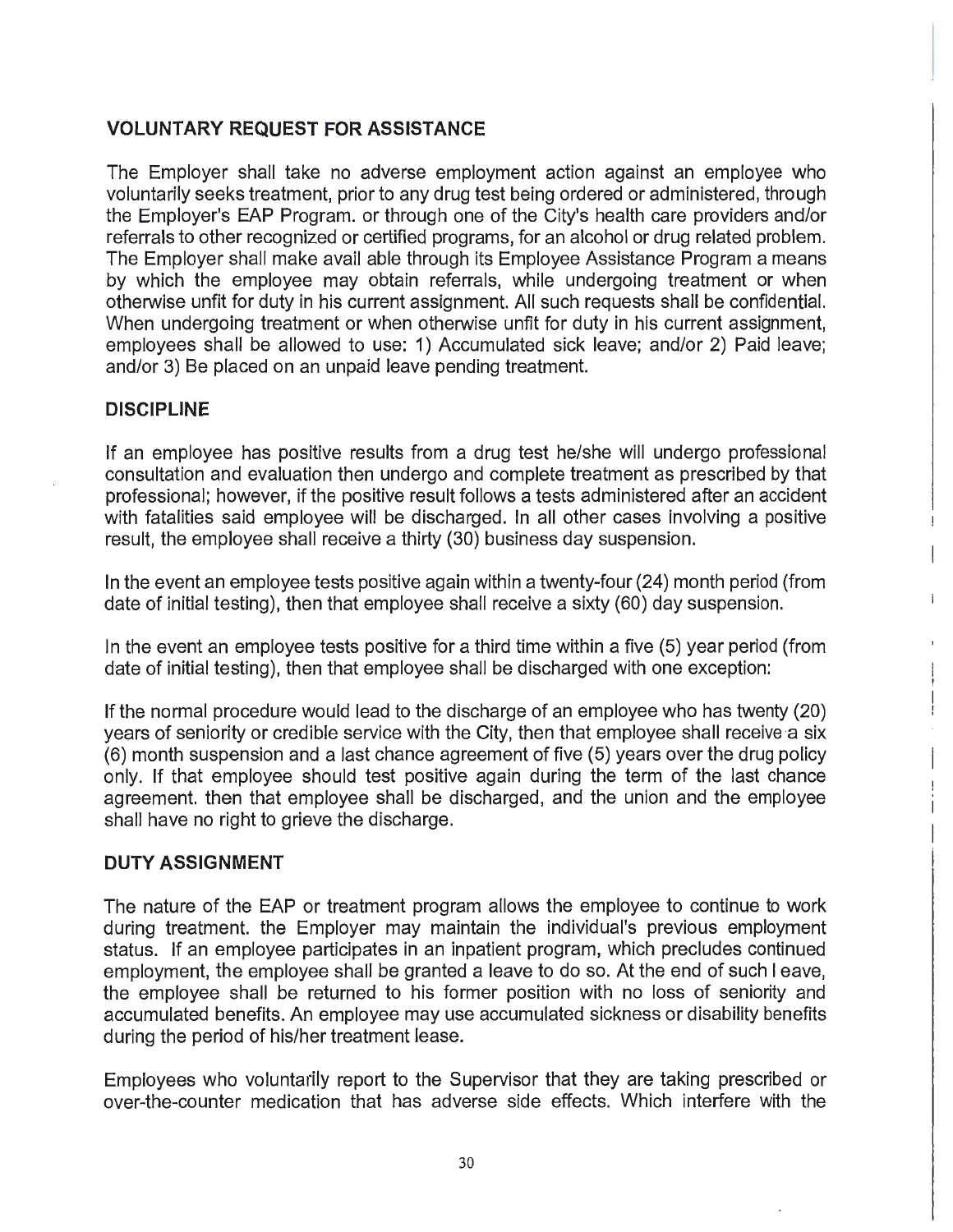employee's ability to perform his/her normal duties, may be temporarily reassigned with full pay to their duties. Nothing in this Section shall prevent an employee from seeking treatment or taking a treatment I eave more than one time in a year for in-patient treatment.

## **CONFIDENTIALITY OF TEST RESULTS**

The results of drug test will be disclosed to the person tested, the Director, the Director of Human Resources, and such other officials, as may be mutually agreed to by the parties. The test results will be disclosed to the employee's Union President or designee. Test results will not be disclosed externally except where required for disciplinary purposes.

### **CONFIDENTIALITY**

Information and records relating to positive drug and/or alcohol test results, drug and/or alcohol dependencies and legitimate medical explanations provided by the Medical Review Office (MRO) shall be held confidential. Such records and explanations may be disclosed among directors, managers and/or supervisors on a need-to-know basis and may be disclosed where relevant to a grievance, Civil Service hearing, charge, claim or other legal proceeding initiated by or on behalf of an employee.

Employees shall, upon written request, have access to their own results and to records relating to them which the MRO provides to the City or receives from the City's laboratory. Any employee who violates confidentiality under this policy shall be subject to disciplinary action.

### **Meetings**

The Union and the Employer agree to meet periodically to discuss the Drug Testing Policy and discuss any changes or updates that are mutually agreeable to the parties.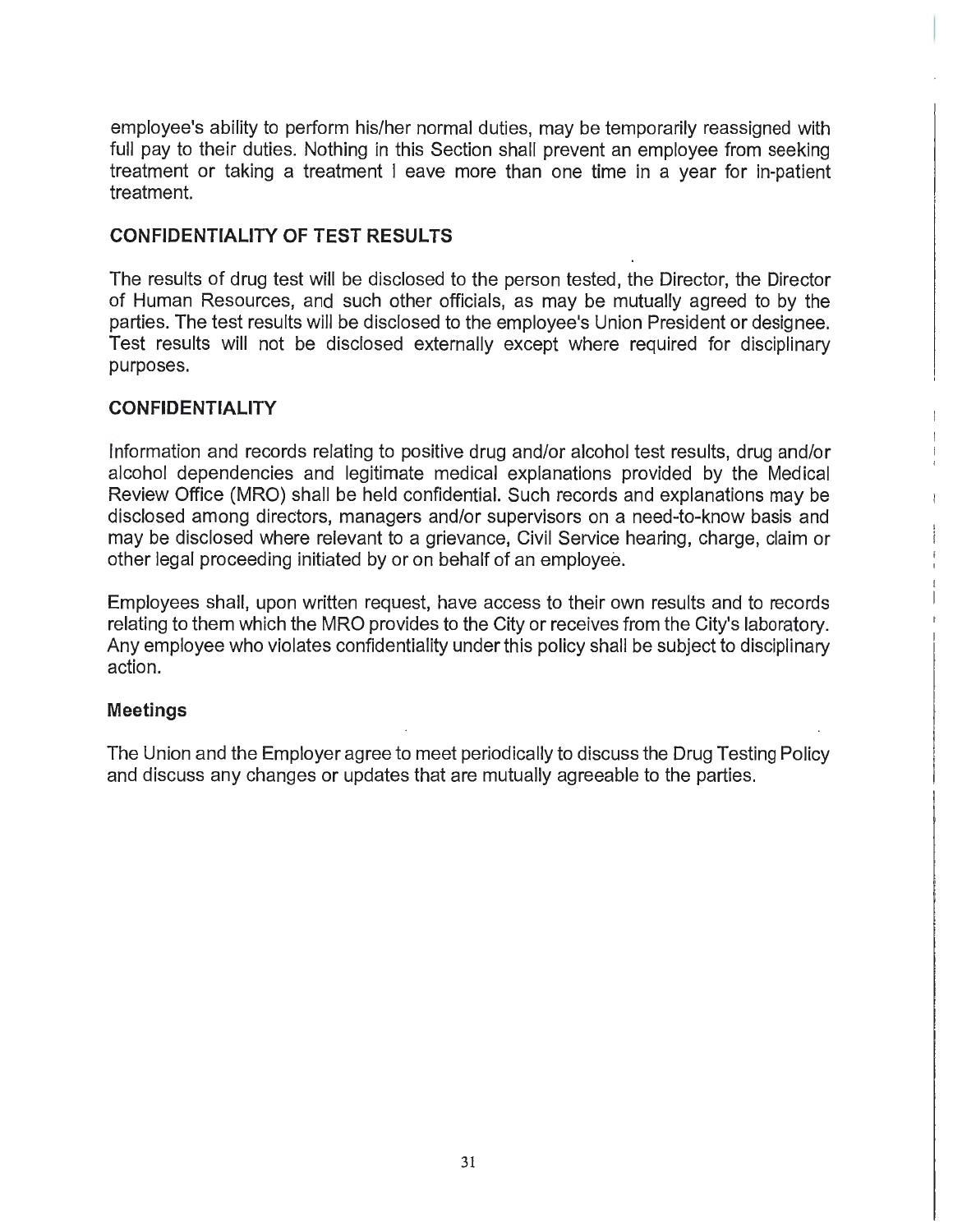## **ARTICLE XVI NO STRIKE/NO LOCKOUT**

**SECTION 1: No Strike.** The Union, its officers, staff, members, and any employees covered by this Agreement shall not call, institute, authorize, participate in, sanction, encourage, or ratify any strike activity, work stoppage, or picket the Employer to cause a work stoppage or engage in any other concerted activity to cause any person to interfere with the Employer's operations, activity, or fulfillment of Employer's mission, in whole or in part.

> In the event of action prohibited by this Article, the Union immediately shall publicly disavow such action and request the offenders to return to work and shall use its best efforts to achieve a prompt resumption of normal operations. If within twenty-four (24) hours after the Union has ordered the cessation of such strike or other action a worker or workers fail to return to work or fail to discontinue violations of the terms of this Article, such worker or workers shall be deemed to have abandoned their employment.

- **SECTION 2: No Lockout.** No lockout of employees shall be instituted by the Employer or its representatives during the term of this Agreement.
- **SECTION 3: Employer Rights.** Nothing contained herein shall preclude the Employer from obtaining judicial action to terminate any violation of this Article, nor to seek and recover in any court a judgment for damages.

The Employer retains the right to discipline, up to and including discharge, any employee violating Section 1 of this Article.

### **ARTICLE XVII INDEMNIFICATION**

**SECTION 1:** Employees shall be indemnified by their employers against any claim or suits made against them for bodily injury, death or property damage while said employees are working without willful negligence within the scope of their employment. The responsibility for indemnification shall be on the individual employer only.

### **ARTICLE XVIII NON-DISCRIMINATION**

**SECTION 1:** Prohibition against Discrimination. The provisions of the Agreement shall be applied equally to all employees in the bargaining unit without unlawful discrimination as to the age, sex, race, color, creed, national origin, political affiliation (or lack thereof), physical or mental handicap, or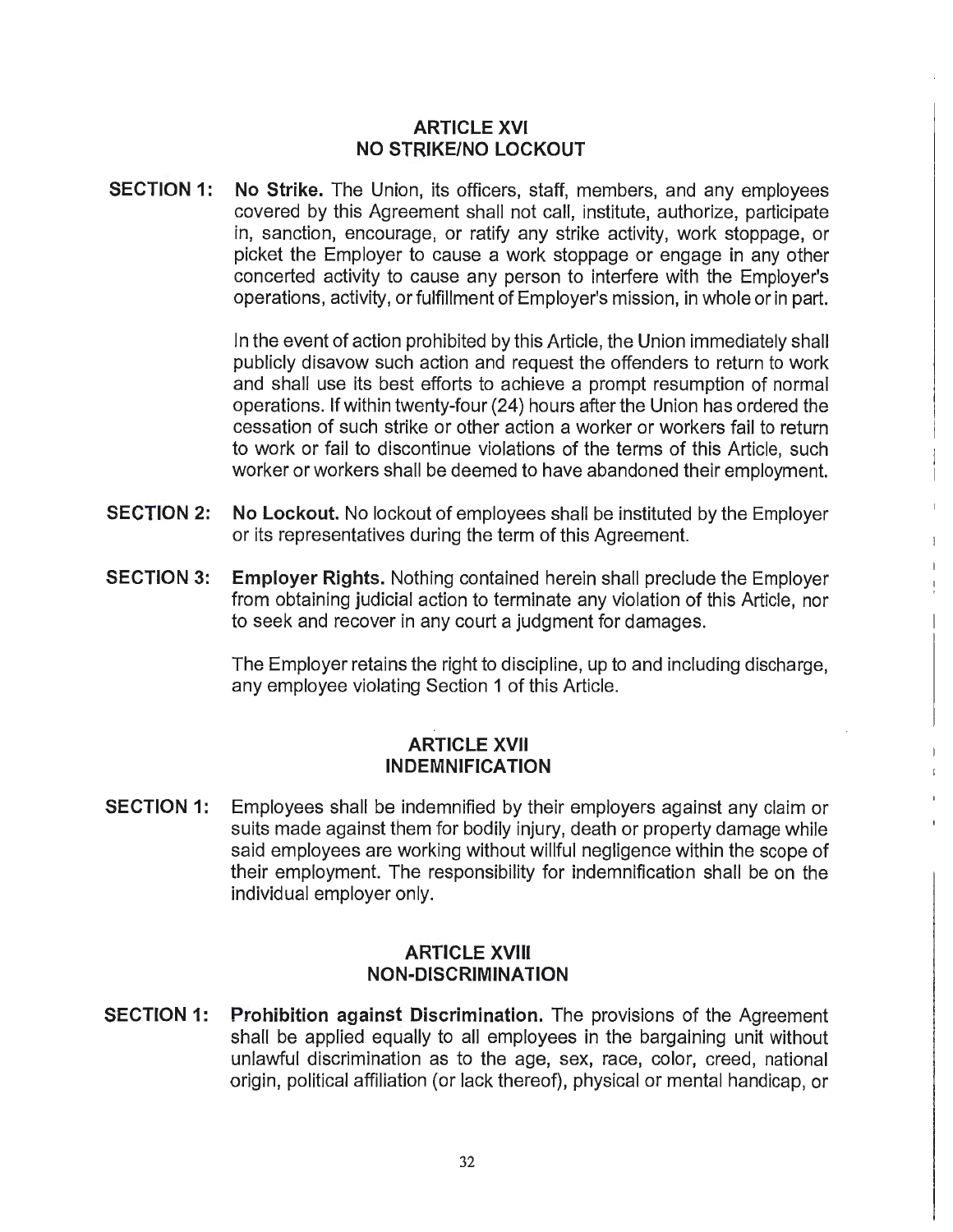marital status. The Union shall share equally with the Employer the responsibility for applying this provision of the Agreement.

All references to employees in this Agreement designate both sexes, and wherever the male gender is used it shall be construed to include male and female employees.

- **SECTION 2: Union Activity.** Neither the Employer nor the Union shall interfere with the rights of employees covered by this Agreement to become or not become members of the Union, and there shall be no discrimination against any such employees because of the Union membership or nonmembership.
- **SECTION 3: Equal Employment/Affirmative Action.** The parties recognize and agree to cooperate in fulfilling the Employer's obligations under applicable state and federal Equal Employment and Affirmative Actions Acts, laws and regulations. The Union and the Employer will make a concerted effort to comply with all requirements of the Americans with Disabilities Act.

### **ARTICLE XIX MANAGEMENT RIGHTS**

- **SECTION 1:** It is recognized that the Employer retains the right and responsibility to direct its affairs in all its various aspects. Among the rights retained by the Employer is the right to plan, direct and control all the operations and services of the Employer; to determine its policies, budget and operations; to determine the manner in which its functions shall be performed; and the direction of its working forces, including, but not limited to the right to hire, promote, demote, transfer and assign employees, to discipline, suspend and discharge for just cause; to relieve employees from duty because of lack of work or other legitimate reasons; to determine the size and composition of the work force; to make and enforce reasonable rules and regulations; to change or eliminate existing methods, equipment or facilities; to determine the number of hours of work and shifts per work week; to establish and change work schedules and assignments; to introduce new methods of operation; to eliminate, contract, and relocate or transfer work and maintain efficiency, provided such actions of the Employer do not conflict with the express provisions of this Agreement.
- **SECTION 2:** Nothing in this Agreement shall be construed as a delegation to others of authority conferred by law on the Employer, or in any way abridging or diminishing such authority. Nothing contained herein shall in-fringe upon or diminish the lawful authority of the Civil Service Commission.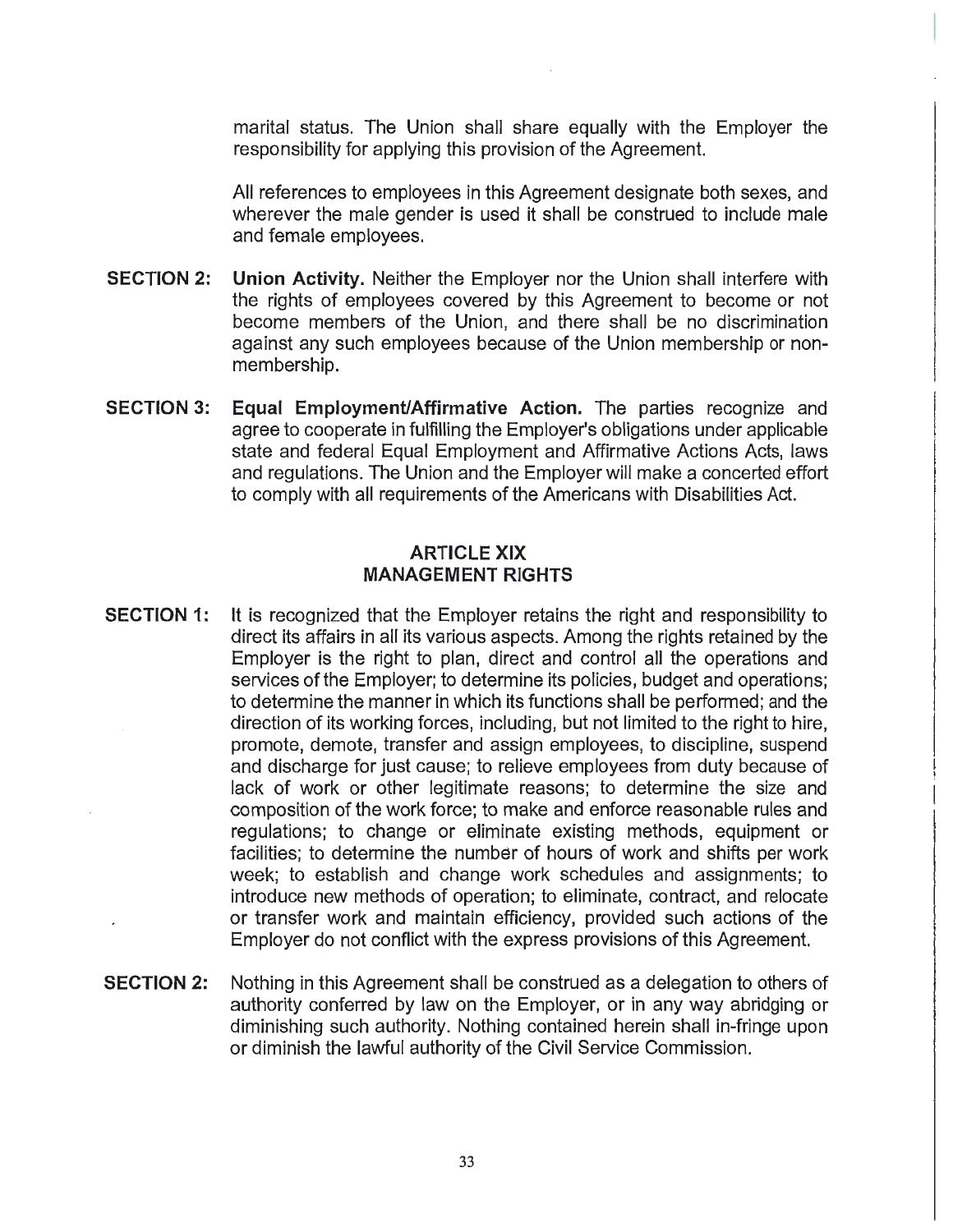### **ARTICLE XX COMPLETENESS OF AGREEMENT**

- **SECTION 1:** All understandings, agreements, and undertakings of the parties hereto, touching on the subject matter hereof, are embodied herein and none of the parties shall be affected, during the existence of this agreement, by any rules, regulations or understandings touching on the subject matter of this agreement, whether oral or written, which are not expressly incorporated herein.
- **SECTION 2:** Any part of this agreement found to be in conflict with any State or Federal Law, by a recognized and competent Court or Board, shall be immediately renegotiated by the interested parties hereto, in accordance to the findings of such Court or Board.

### **ARTICLE XXI ENTIRE AGREEMENT OF THE PARTIES**

**SECTION 1:** This represents the entire agreement of the parties, it being understood that there is no other agreement or understanding, either oral or written. CWLP understands that the Union is a fraternal society and, as such, and, in keeping with the provisions of the Labor Management Relations Act of 1947, as amended, has the right to prescribe its own rules and regulations with respect to the acquisition or retention of membership in the Union or with respect to any other matters for its own use. However, such rules or regulations whether contained in bylaws, constitution or otherwise, shall have no effect, directly or indirectly, upon this collective Bargaining Agreement, any employment relationship, or the relationship between the parties.

### **ARTICLE XXll INVALIDITY AND SEVERABILITY**

**SECTION 1:** The parties have entered into an Agreement which, in their opinion, is consistent with Federal law and with State law, is applicable and not preempted. In the event of invalidity of any provision of this Agreement, such provision shall be considered void and not enforceable, and the remaining provisions of the Agreement shall not be affected but shall remain in full force and effect. If either party desires, upon notice to the other, both parties will negotiate a legal provision as a substitute to any provision deemed to be invalid.